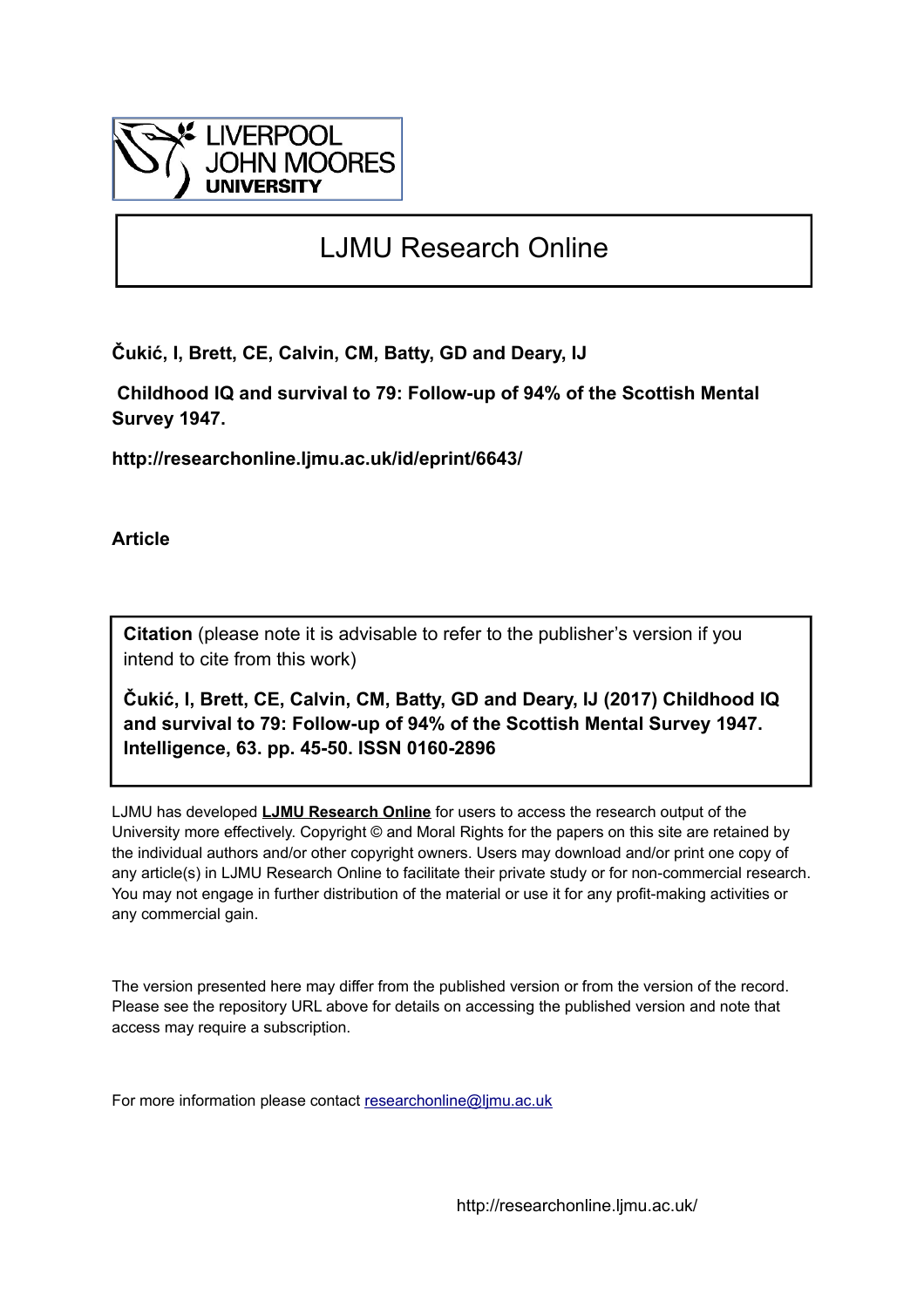RUNNING HEAD: IQ and All-cause Mortality in the SMS1947

## **Childhood IQ and Survival to 79: Follow-up of 94% of the Scottish Mental Survey 1947**

Iva Čukić, PhD<sup>1,2</sup>, Caroline E. Brett<sup>2,4</sup>, Catherine M. Calvin, PhD<sup>1,2</sup>,

G. David Batty, PhD<sup>2,3</sup> & Ian J. Deary, PhD<sup>1,2</sup>

<sup>1</sup>Department of Psychology, University of Edinburgh

<sup>2</sup>Centre for Cognitive Ageing and Cognitive Epidemiology, University of Edinburgh

<sup>3</sup>Department of Epidemiology and Publich Health, University College London

<sup>4</sup>Natural Sciences and Psychology, Liverpool John Moors University

## **Correspondence to:**

Iva Čukić<sup>a</sup> or Ian J Deary<sup>b</sup>

Centre for Cognitive Ageing and Cognitive Epidemiology, Department of Psychology, University of Edinburgh, 7 George Square, Edinburgh, EH8 9JZ, UK Email: <sup>a</sup> <u>[icukic@exseed.ed.ac.uk](mailto:icukic@exseed.ed.ac.uk)</u> , <sup>b</sup> <u>[i.deary@ed.ac.uk](mailto:i.deary@ed.ac.uk)</u> Tel:  $a +44$  131 504 007,  $b +44$  131 650 3452 Fax: +44 131 651 1771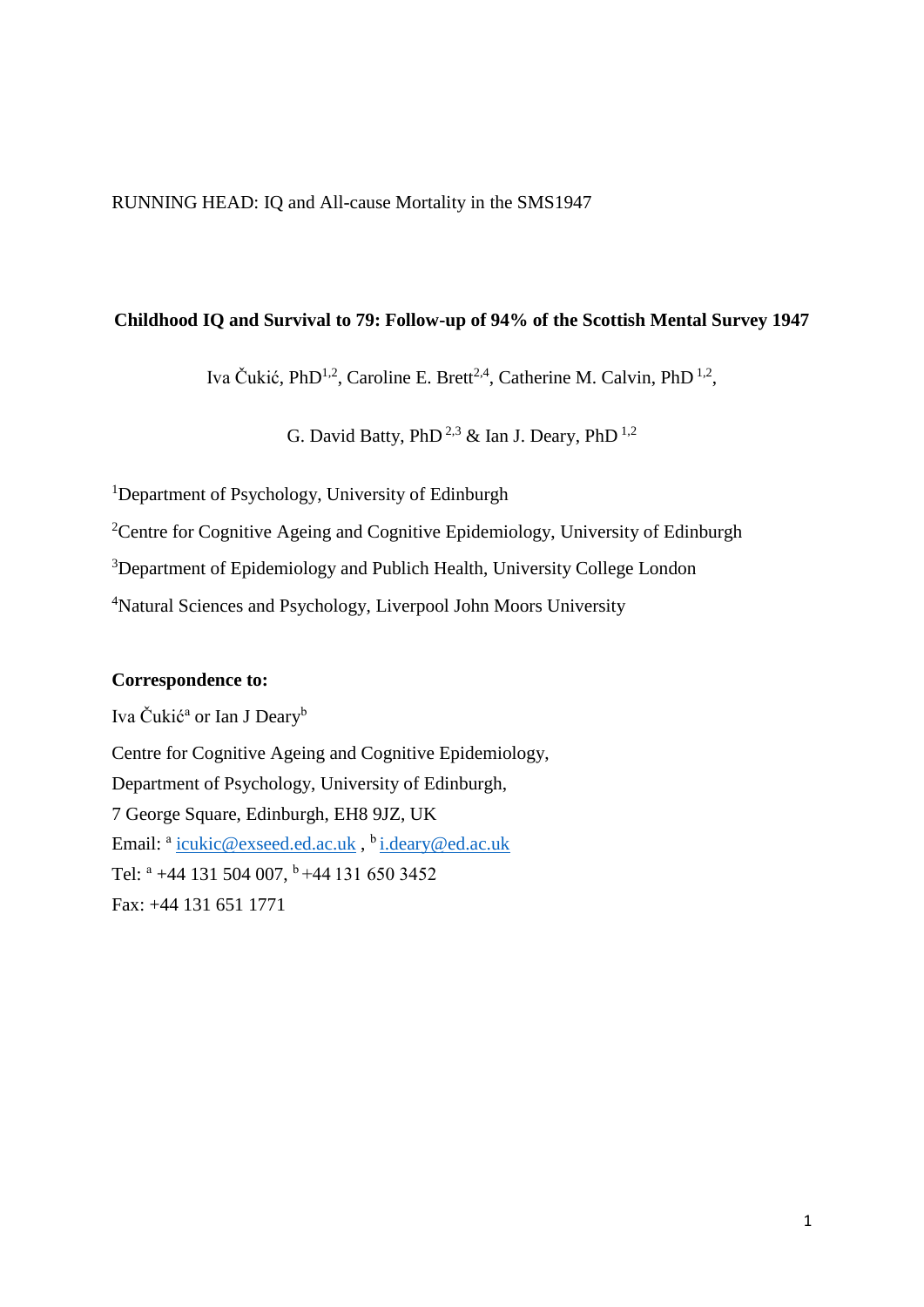# **Highlights**

- 94% of the participants of the Scottish Mental Survey 1947 were traced.
- Higher childhood IQ was related to a lower risk of all-cause mortality by age 79.
- The effect was slightly stronger in women than in men.
- The decline in risk across categories of IQ scores was graded across the full range.
- This is the only study of IQ and mortality in an entire year-of-birth cohort.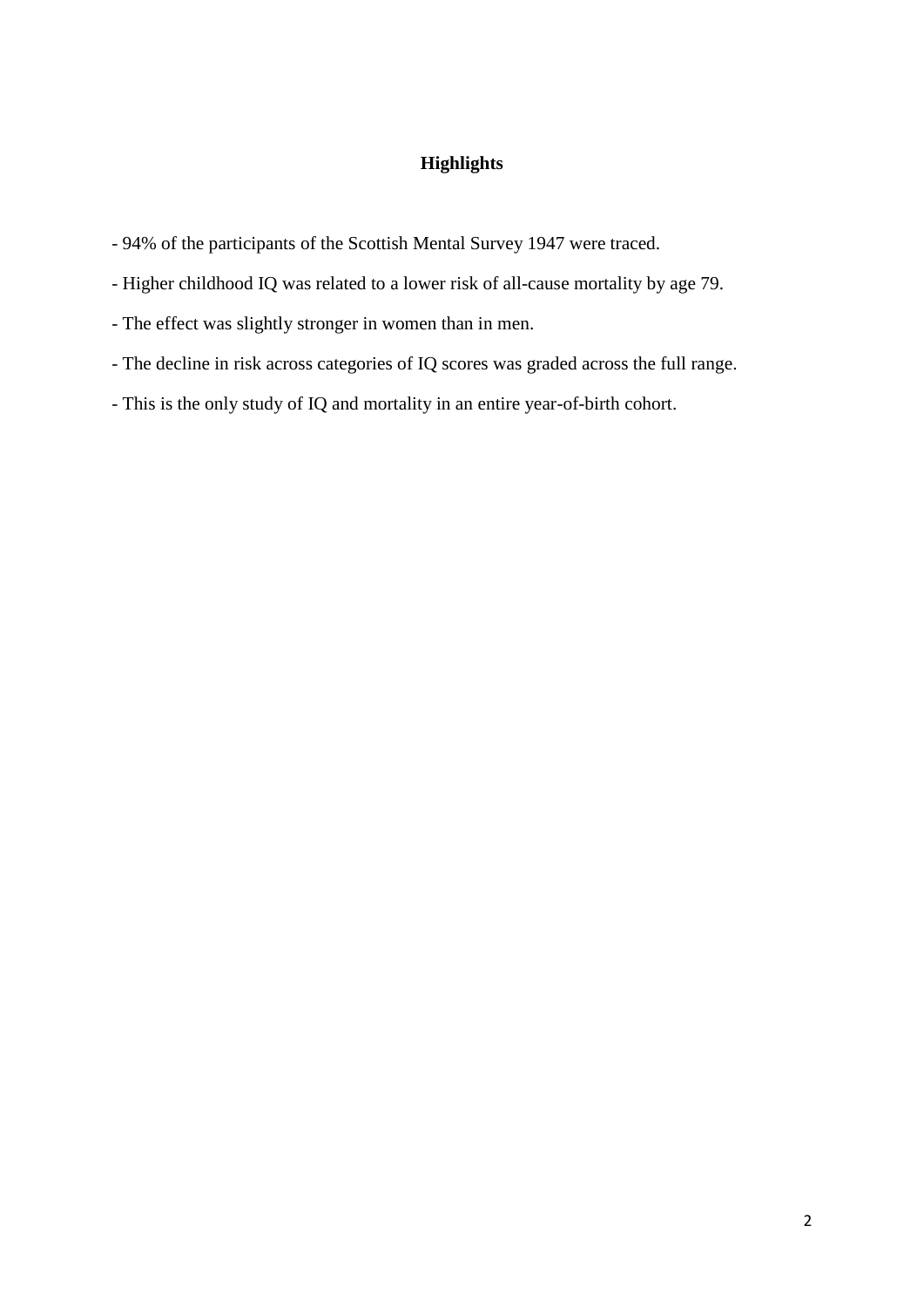#### **Abstract**

**Objective.** To extend previous literature that suggests higher IQ in youth is associated with living longer. Previous studies have been unable to assess reliably whether the effect differs across sexes and ages of death, and whether the effect is graded across different levels of IQ. **Methods.** We test IQ-survival associations in 94% of the near-entire population born in Scotland in 1936 who took an IQ test at age 11 (*n* =70,805) and were traced in a 68-year follow-up. **Results.** Higher IQ at age 11 years was associated with a lower risk of death (HR =  $0.80$ ,  $95\%$  CI =  $0.79$ ,  $0.81$ ). The decline in risk across categories of IQ scores was graded across the full range with the effect slightly stronger in women ( $HR =$ 0.79, 95% CI = 0.77, 0.80) than in men (HR = 0.82, 95% CI = 0.81, 0.84). Higher IQ had a significantly stronger association with death before and including age 65 ( $HR = 0.76$ , 95% CI  $= 0.74$ , 0.77) than in those participants who died at an older age (HR = 0.79, 95% CI = 0.78, 0.80). **Conclusions.** Higher childhood IQ is associated with lower risk of all-cause mortality in both men and women. This is the only near-entire population study to date that examines the association between childhood IQ and mortality across most of the human life course.

**Keywords:** childhood intelligence, IQ, all-cause mortality, SMS1947, sex differences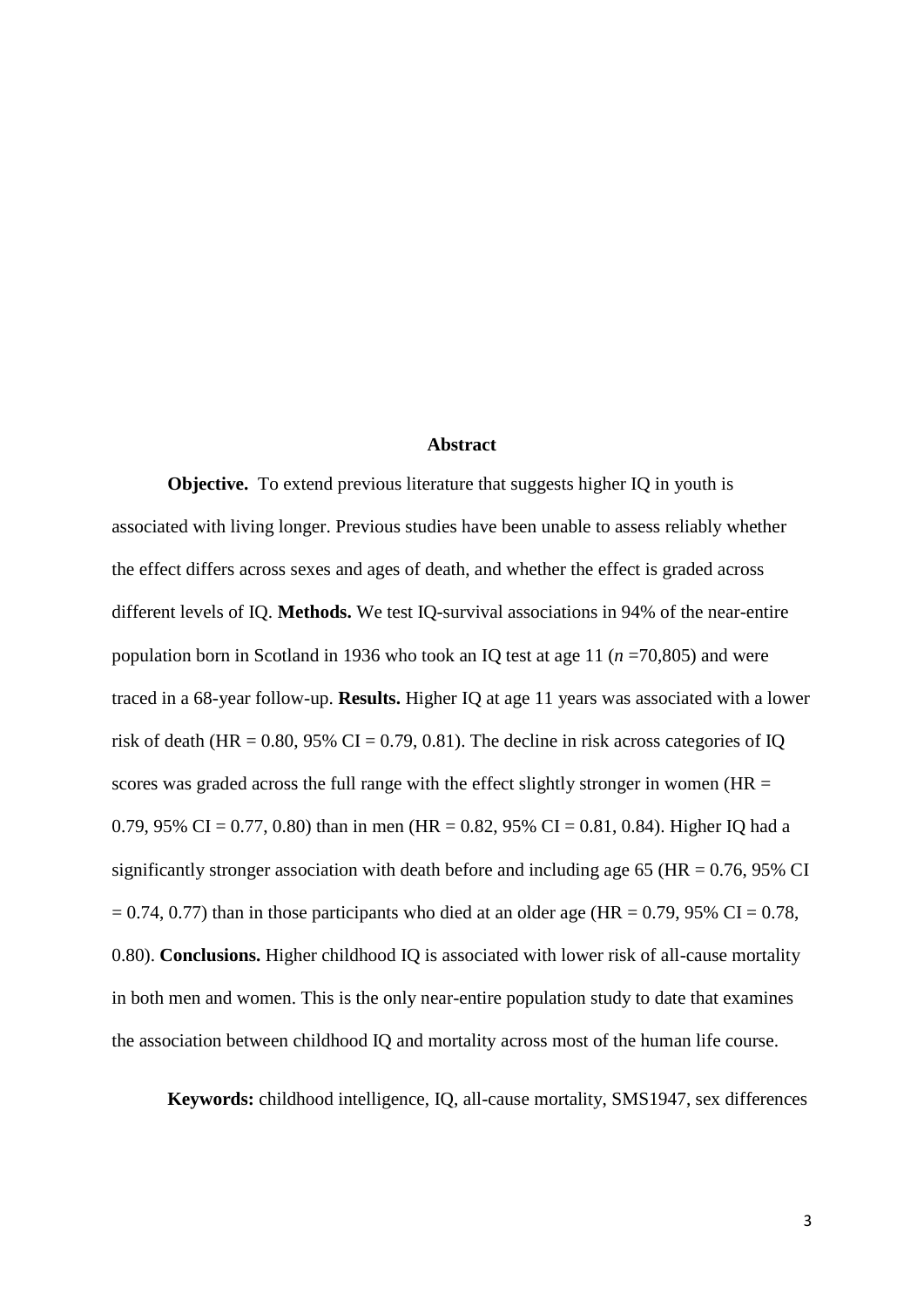### **Introduction**

It is now well-documented that higher childhood intelligence, as ascertained from standard tests, is associated with living longer. This is the case for both all-cause mortality (Batty, Shipley, et al., 2008; Batty, Wennerstad, et al., 2009; Hart et al., 2005; Whalley & Deary, 2001), and mortality from specific causes, particularly cardiovascular disease, (Batty, Gale, et al., 2008; Deary, Weiss, & Batty, 2010; Hemmingsson, Melin, Allebeck, & Lundberg, 2009), accidents (Batty, Gale, Tynelius, Deary, & Rasmussen, 2009) and suicide (Batty et al., 2010; Gunnell, Magnusson, & Rasmussen, 2005). The most recent metaanalysis reported that a one standard deviation advantage in early life cognitive ability test scores is related to a 24% reduction in the risk of death during a follow-up of up to 69 years (Calvin et al., 2011). However, a number of questions regarding the associations between IQ and mortality remain under-explored. Most notably, with many samples either comprising only men (Batty, Gale, et al., 2008; Batty, Wennerstad, et al., 2009; Hemmingsson et al., 2009), or being insufficiently powered to compute sex-specific effect estimates (Calvin et al., 2011), little is known about the link between pre-adult IQ and mortality in women. In one of the few exceptions, Whalley and Deary (Whalley & Deary, 2001) reported a stronger protective association of higher IQ and lower mortality in women, but could not rule out that this difference was cohort-specific due to a larger number of higher intelligence men dying in active service in the second world war. One report from a post-war cohort study did not detect an association between IQ and mortality in women (Kuh, Richards, Hardy, Butterworth, & Wadsworth, 2004), and the other one detected the association between IQ and mortality only at the age of 60 and above (Lager, Bremberg, & Vågerö, 2009).

Another important issue concerns the nature of the association between IQ and mortality. Whereas some studies showed that the association is graded across the whole range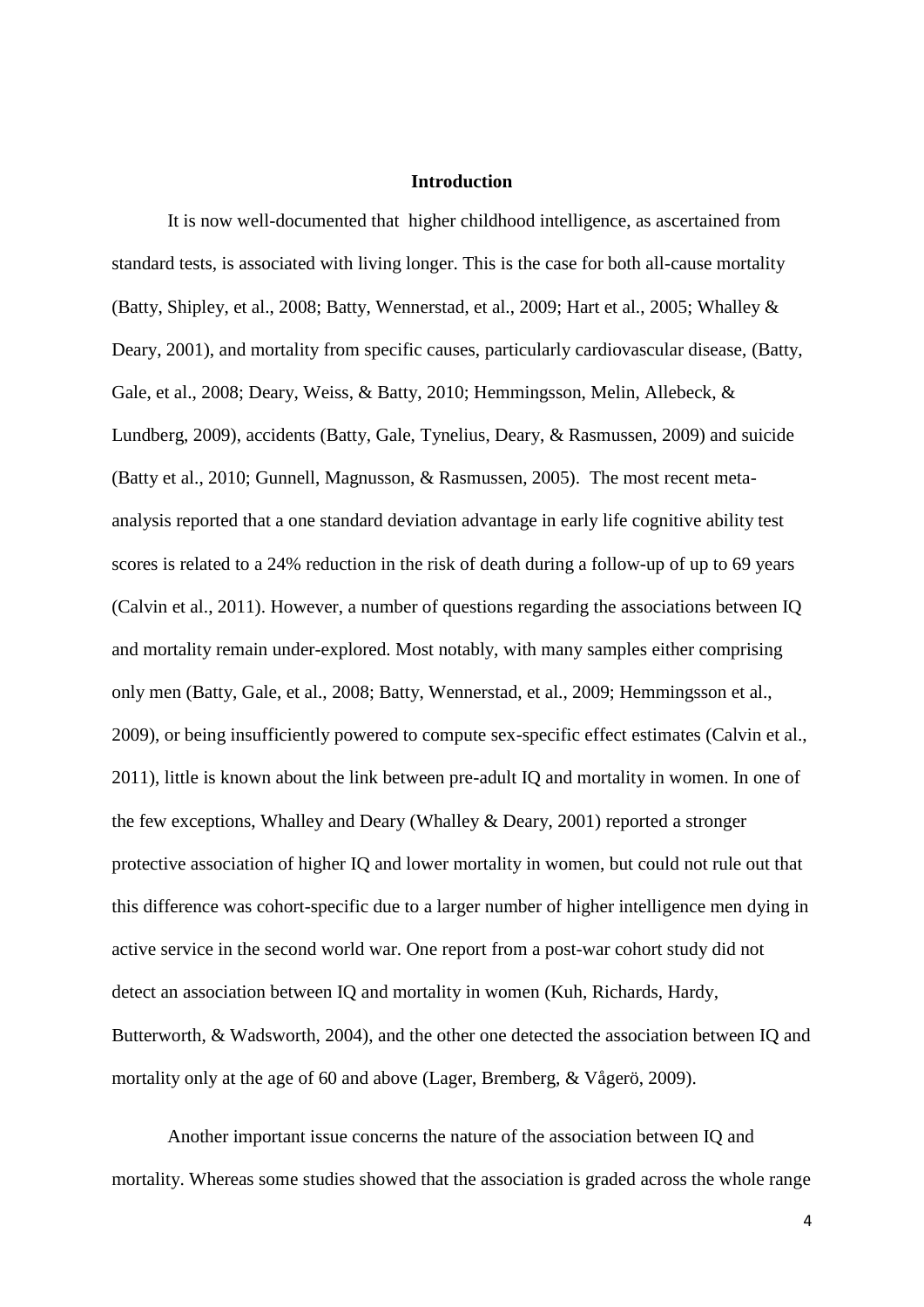of IQ (Batty, Wennerstad, et al., 2009; Hemmingsson et al., 2009; Whalley & Deary, 2001), others reported that it is driven by the accumulation of risk factors at the lower end of the IQ distribution (Kuh et al., 2004). Furthermore, higher childhood IQ may be protective against early deaths, but may not be associated with deaths in older age, as was found in one study (Hart et al., 2005). However, these studies were underpowered to reliably assess the associations across the whole range of cognitive ability, ages of death, and to examine potential sex differences in the IQ-mortality association.

In the present study we were able to address all of the above limitations. The data for our study are a near-entire year of birth cohort from Scotland, with a long period of follow-up and a large number of deaths. We assessed the association between childhood IQ and survival to age 79, whether the relationship is graded, and also if there was any differential effect with respect to sex.

#### **Method**

#### *Sample*

On June 4, 1947 almost all individuals born in 1936 and attending Scottish schools sat an intelligence test as part of the Scottish Mental Survey 1947 (SMS1947). Testing was conducted by the Scottish Council for Research in Education with an aim to assess the intelligence levels of the entire generation of children born in 1936 and attending schools in Scotland in June 1947, as part of a project to follow cross-generational changes in mean intelligence levels (Deary, Whalley, & Starr, 2009a; Maxwell, 1969). Intelligence test scores, from a paper-and-pencil test administered by teachers, were obtained for 70,805 children (50.6 % boys). This was about 94% of the estimated 1936-born population of Scotland ( $n = 75286$ ). The remaining 6% or so did not attend school on the day of testing.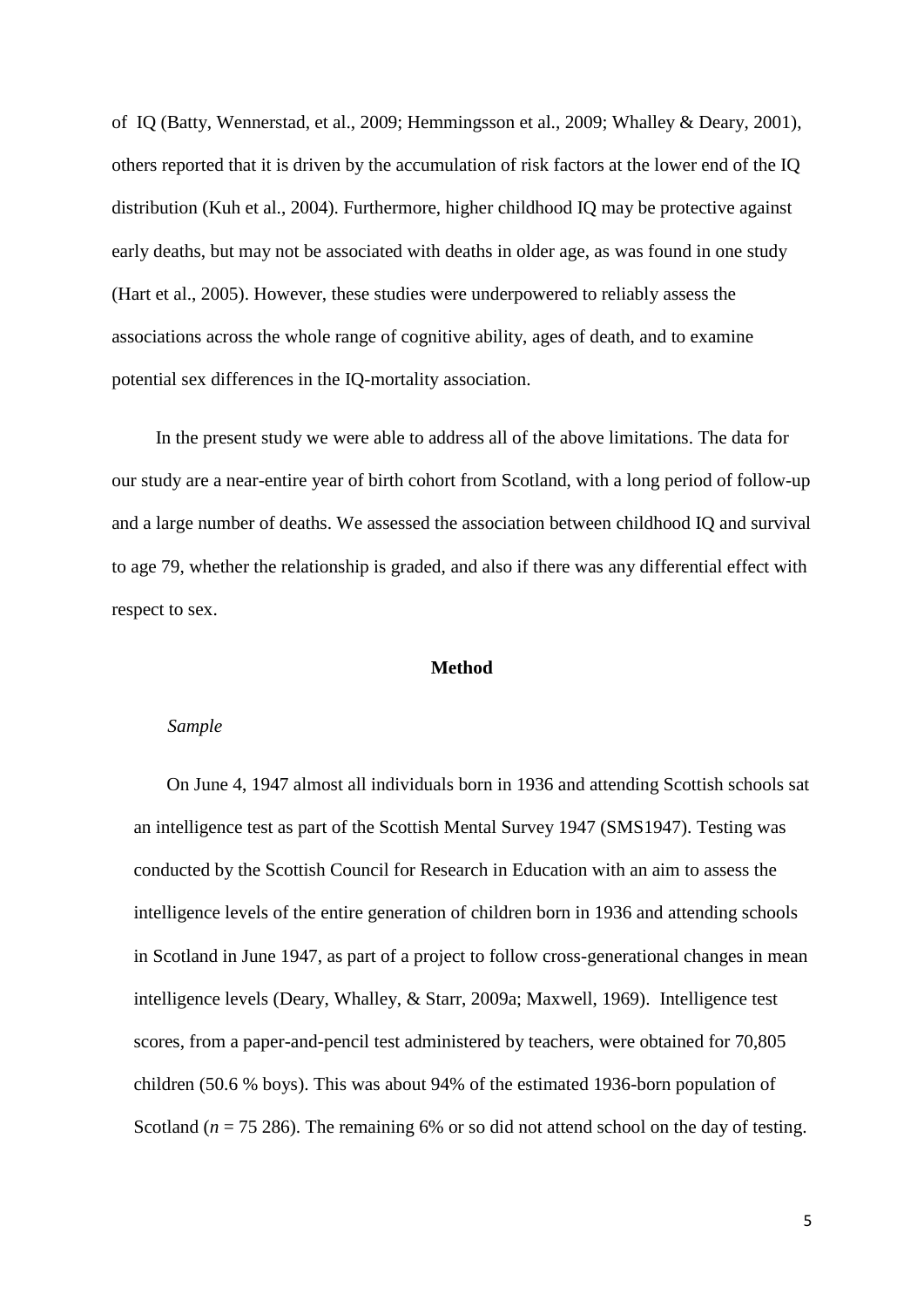To ascertain mortality information for the whole year of birth, tracing was done using the National Health Service Central Register (NHSCR) in Dumfries for participants traceable in Scotland and Northern Ireland, and Health and Social Care Information Centre (HSCIC) in Southport for those traceable in England and Wales. Tracing was conducted using participants' date of birth, surname, forename, sex, and name and location of school.

Vital status and death registration data were linked to participants with complete SMS1947 intelligence test scores. Intelligence test results and vital status data were available for 66,616 participants (51% men). That is, 94% of those who took part in the Scottish Mental Survey 1947 were traced and had childhood intelligence test data. A flow chart representing sample composition is presented in Figure 1. Ethical approval for the study was obtained from Scotland A Research Ethics Committee (12-SS-0024). Support for linkage without consent was given under section 251 of the NHS Act 2006 by The Confidentiality Advisory Group of the Health Research Authority for participants traced in England and Wales (Ref. ECC 6-02(FT4 2012)), and by the Privacy Advisory Committee for participants traced in Scotland (Ref. 39-12)(Brett & Deary, 2014).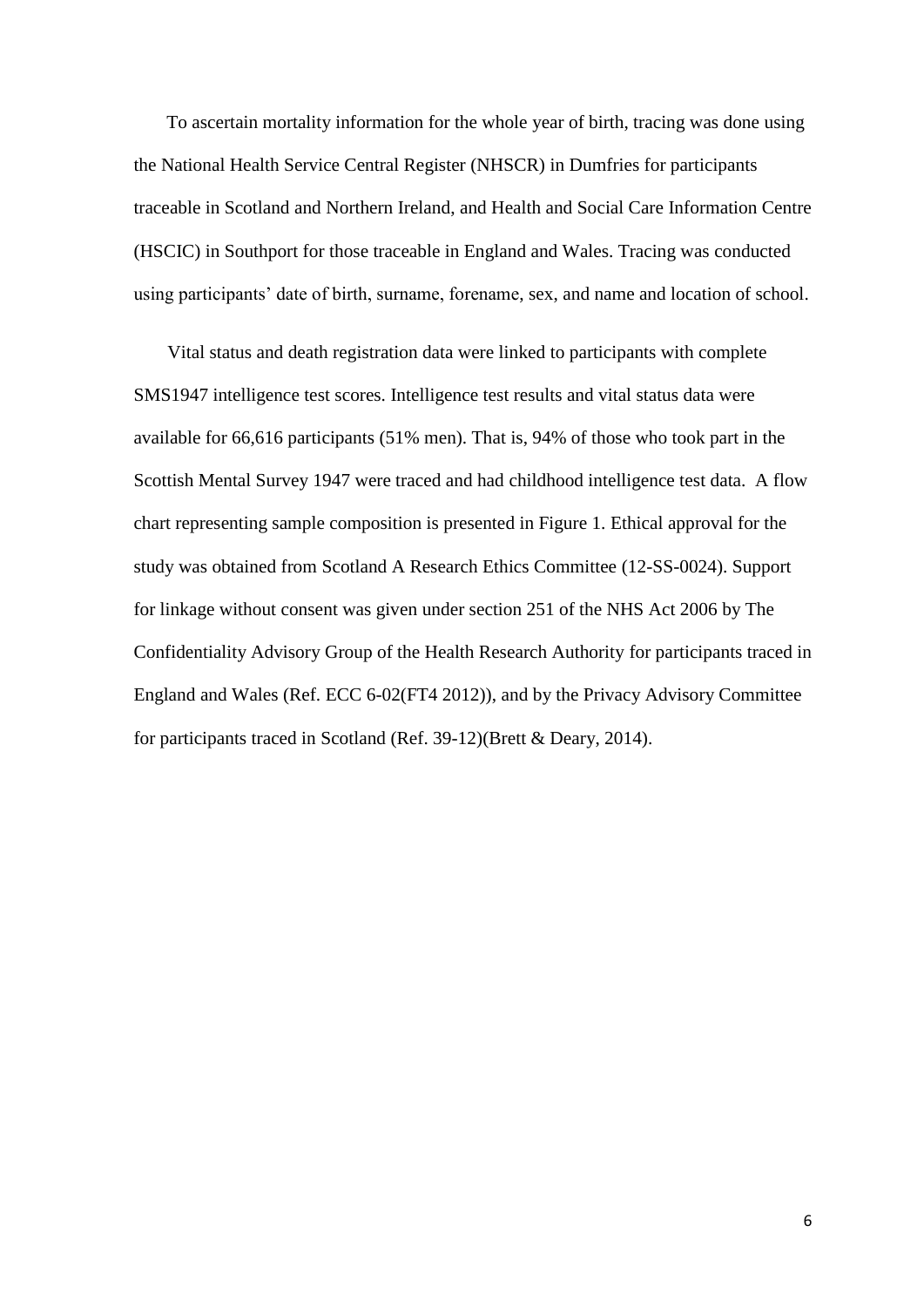

# *Figure 1*

Sample composition and vital status at follow-up.

SMS1947 = Scottish Mental Survey 1947. Censored = unknown vital status at follow-up date. Reasons are given in squares below: Embarked = Emigrated abroad. Armed Forces = Joined Armed Forces. Lost to follow-up = No information available.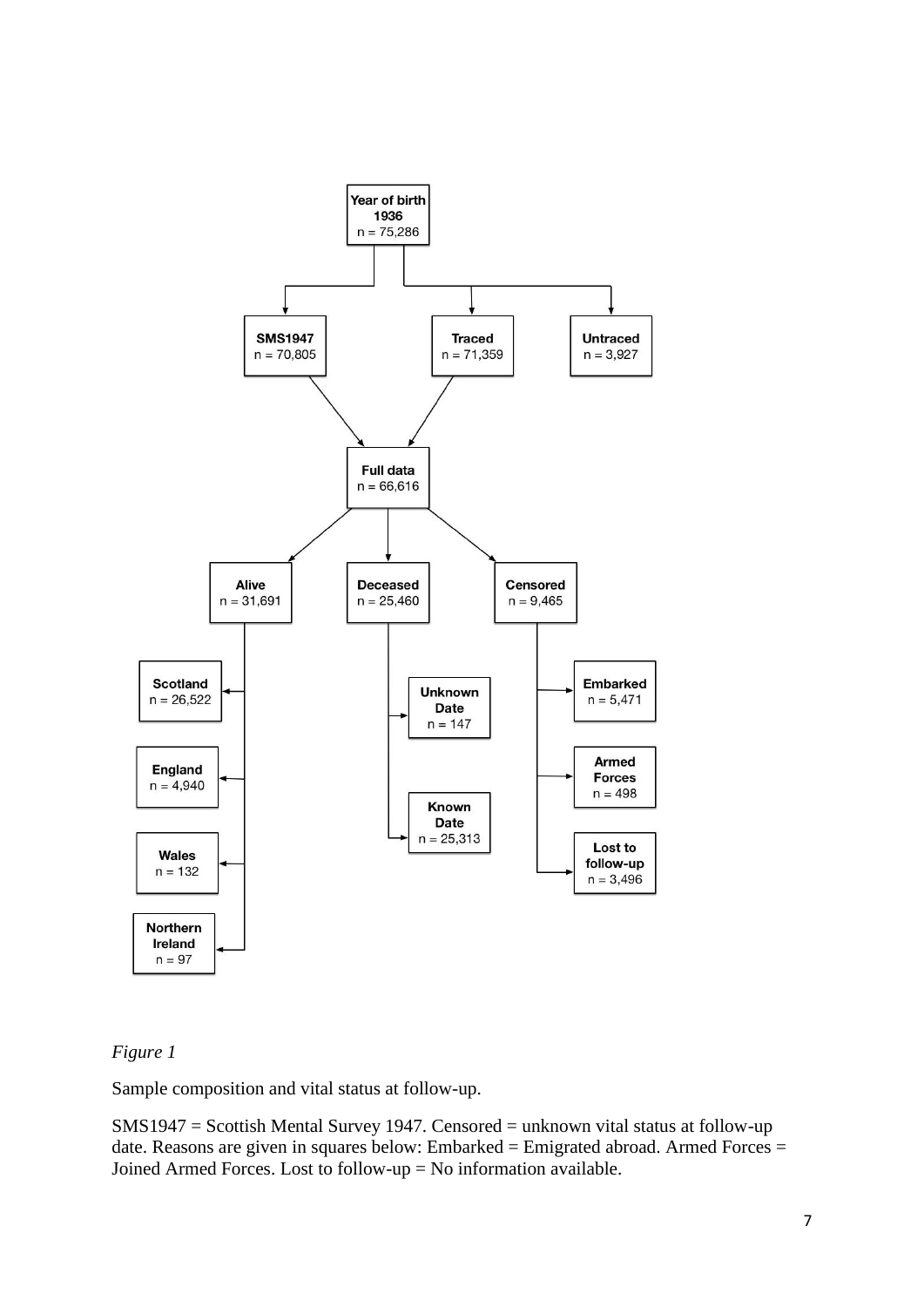### *Measures*

**Childhood intelligence.** To assess childhood intelligence at age 11, the Moray House Test (MHT) no. 12. was used (Deary, Whalley, & Starr, 2009b; Deary, Whiteman, Starr, Whalley, & Fox, 2004; Deary, Gow, Pattie, & Starr, 2012). The test contains 71 items, including reasoning, word classification, analogies, and spatial orientation, and had a maximum possible score on the test of 76. The test was group-administered by teachers in classrooms and had a time constraint of 45 minutes. The MHT was concurrently validated in 1947 against the Terman-Merrill revision of the Binet scales (Deary et al., 2007). It has been well externally-validated since, and is a reliable measure of general intelligence (Deary et al., 2012; Deary et al., 2004) that shows high rank-order stability across the life-span (Deary, Whalley, Lemmon, Crawford, & Starr, 2000).

**Date of Death.** Vital status and date of death, where appropriate, were supplied by NHSCR Dumfries for participants traced in Scotland and Northern Ireland, and by HSCIC Southport for those located in England and Wales.

### *Analyses.*

The time-to-event variable (in days) was calculated using the participant's date of birth as a starting point. The censoring date is the date of the event that marks the end of the time-to-event variable, and it differs across participants as follows: for those known to be alive in England, Scotland, Wales and Northern Ireland censoring date was  $26<sup>th</sup>$  June 2015 (end of follow-up). For those embarked (i.e. emigrated abroad), joined the Armed Forces and never re-registered with a general practitioner (GP), or otherwise lost to follow-up (i.e., cancelled their registration with a GP), the last known date of registration with a GP was used. For the deceased participants with known date of death, date of death is used as the end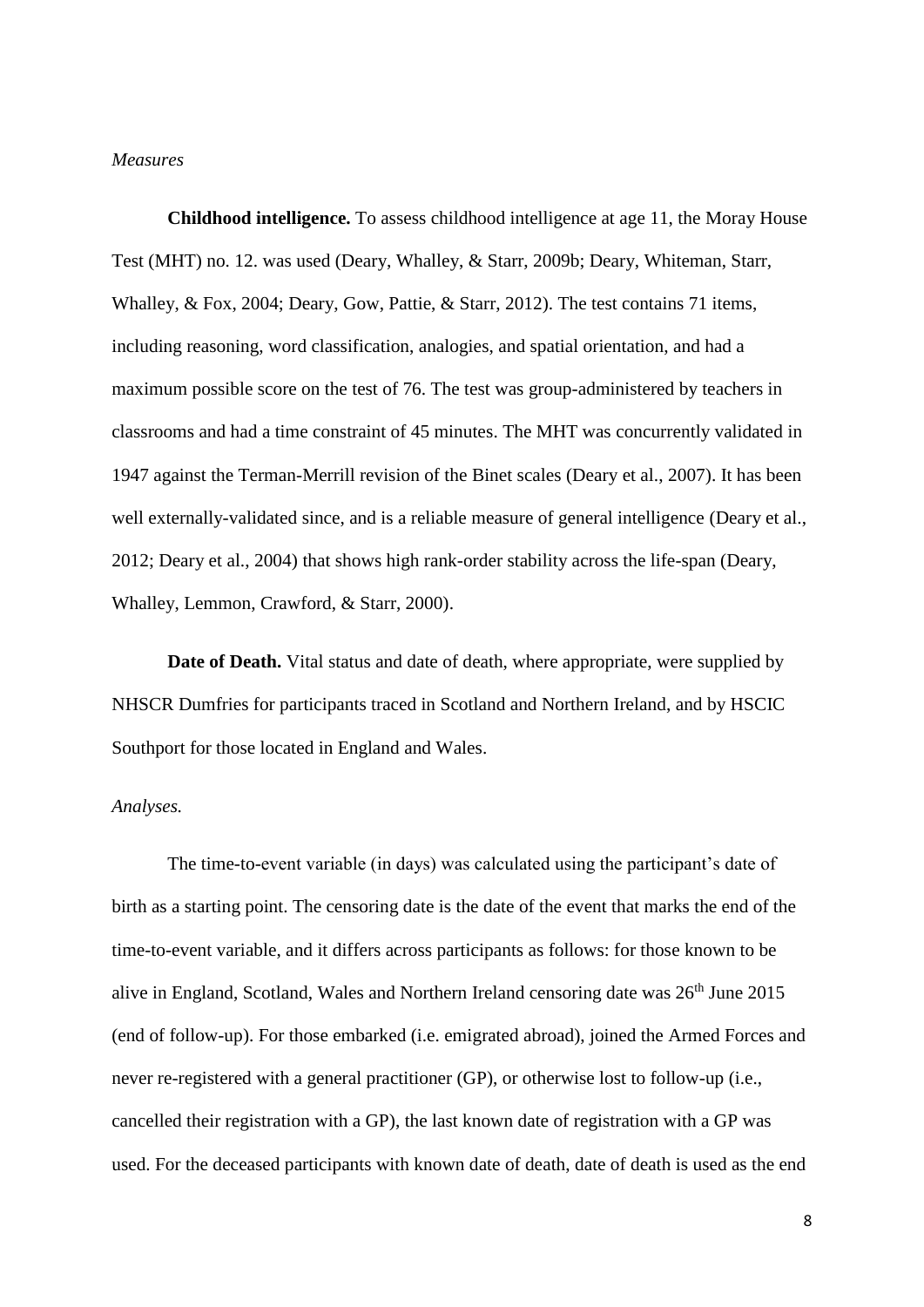point of the time-to-event variable. For the deceased participants with an unknown date of death, the date of the last known GP registration was used as a censoring date. The exact number of participants for each of the categories is given in Figure 1. Cox proportional hazard models were used to assess mortality risk associated with childhood IQ scores, controlling for age at the time of IQ testing. Hazard Ratios (HRs) were shown to illustrate change in risk both per 1-SD increase in IQ scores, and per IQ decile increase, and therefore are a relative measure of mortality risk. In all analyses, the lowest IQ category serves as a reference for the change in mortality risk. All analyses were computed in R environment, version 3.1.3 (R Core Team, 2015), using the 'survival' package (Therneau, 2015).

### **Results**

Data from 66 616 people were included in the analysis. This is 88.5% of everyone born in Scotland in 1936, and 94.1% of those who took part in the SMS1947. Of these, 33 956 (51%) were men. A 68-year follow-up gave rise to 25 460 deaths (16 220 in men). Mean unadjusted childhood MHT scores for alive, deceased, and untraced participants are given in Table 1. In the whole sample, and in men and women separately, the deceased group had lower intelligence test scores than the group still alive, and the untraced group had the highest mean score.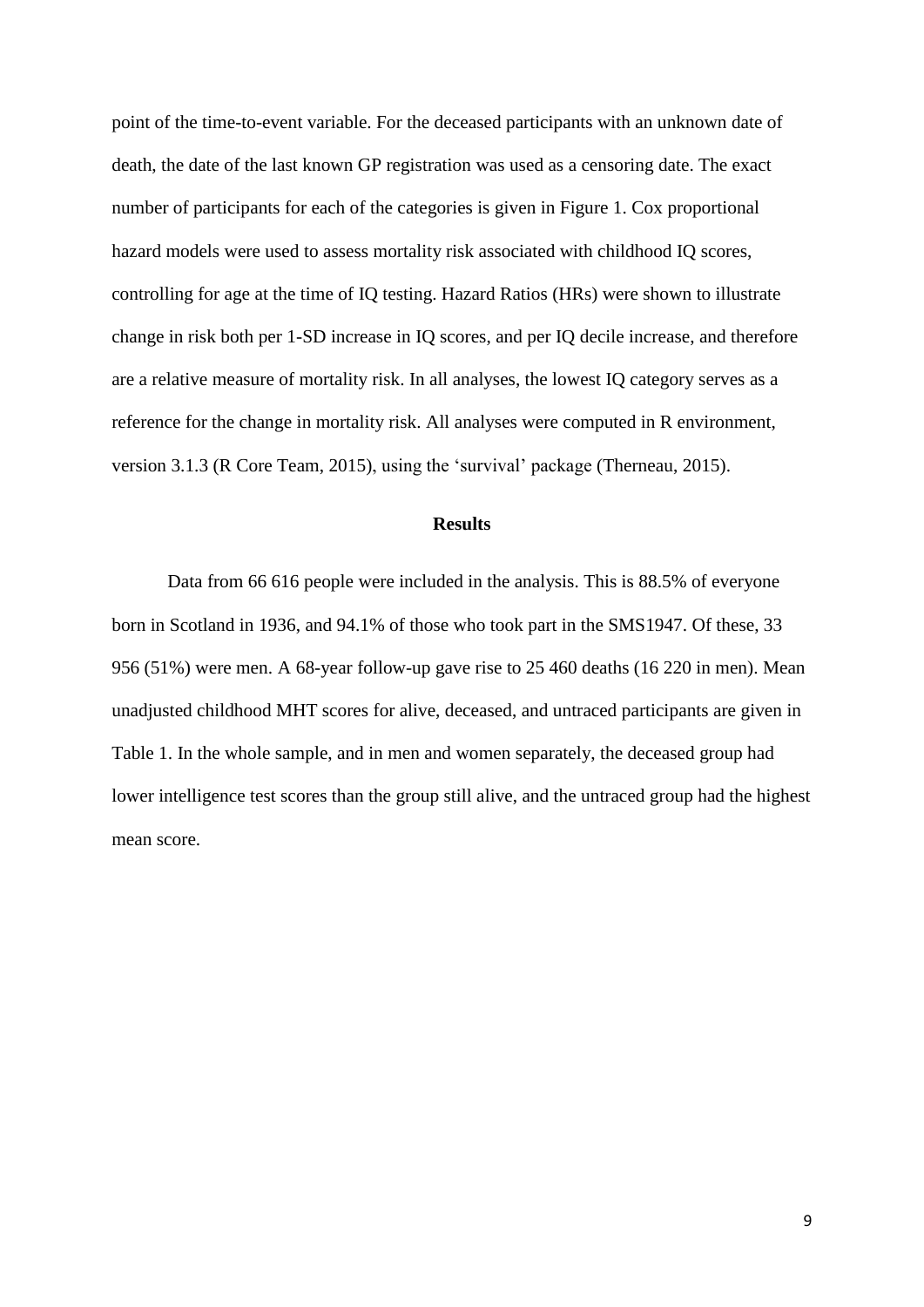#### *Table 1.*

| Mean age 11 Moray House Test score (SD) by participants' follow-up status up to 2015 |  |
|--------------------------------------------------------------------------------------|--|
| for Scottish people born in 1936.                                                    |  |

|       |             |                | <b>Deceased</b> | <b>Censored</b> | <b>Untraced</b> | P-value        |  |
|-------|-------------|----------------|-----------------|-----------------|-----------------|----------------|--|
|       |             | <b>Alive</b>   |                 |                 |                 | for difference |  |
| All   | IQ          | 38.4<br>(15.4) | 34.7<br>(16.0)  | 36.5<br>(14.9)  | 40.2<br>(16.3)  | < .001         |  |
|       | $\mathbf n$ | 33709          | 27574           | 10076           | 3927            |                |  |
| Men   | IQ          | 37.8<br>(16.2) | 34.1<br>(16.4)  | 35.9<br>(15.5)  | 39.6<br>(17.1)  | < .001         |  |
|       | $\mathbf n$ | 15065          | 16220           | 5050            | 1739            |                |  |
| Women | IQ          | 38.8<br>(14.7) | 35.6<br>(15.4)  | 37.2<br>(14.2)  | 40.4<br>(15.7)  | < .001         |  |
|       | $\mathbf n$ | 18644          | 11354           | 5026            | 2188            |                |  |

Higher childhood IQ (MHT) scores were associated with a lower risk of death by age 79 (HR = 0.80, 95% CI = 0.79, 0.81; Table 2). In the first model, we included age at IQ testing and IQ test score. In the next model, we controlled for the effects of sex. The association between childhood IQ and mortality remained significant, and similar in magnitude (HR =  $0.81$ , 95% CI =  $0.80$ , 0.82). As expected, women had lower mortality risk.

In the next step, we focused on possible sex differences in the IQ-mortality associations. As shown in Table 2, the association of higher IQ (per 1-SD increase) with lower mortality was slightly stronger in women (HR =  $0.79$ ,  $95\%$  CI =  $0.77$ ,  $0.80$ ) than in men (HR =  $0.82$ , 95% CI =  $0.81$ , 0.84). This difference was statistically significant (*p*-value for interaction < .001) due to the high statistical power of our study, but relatively small in magnitude (6% per 1-SD increase in IQ).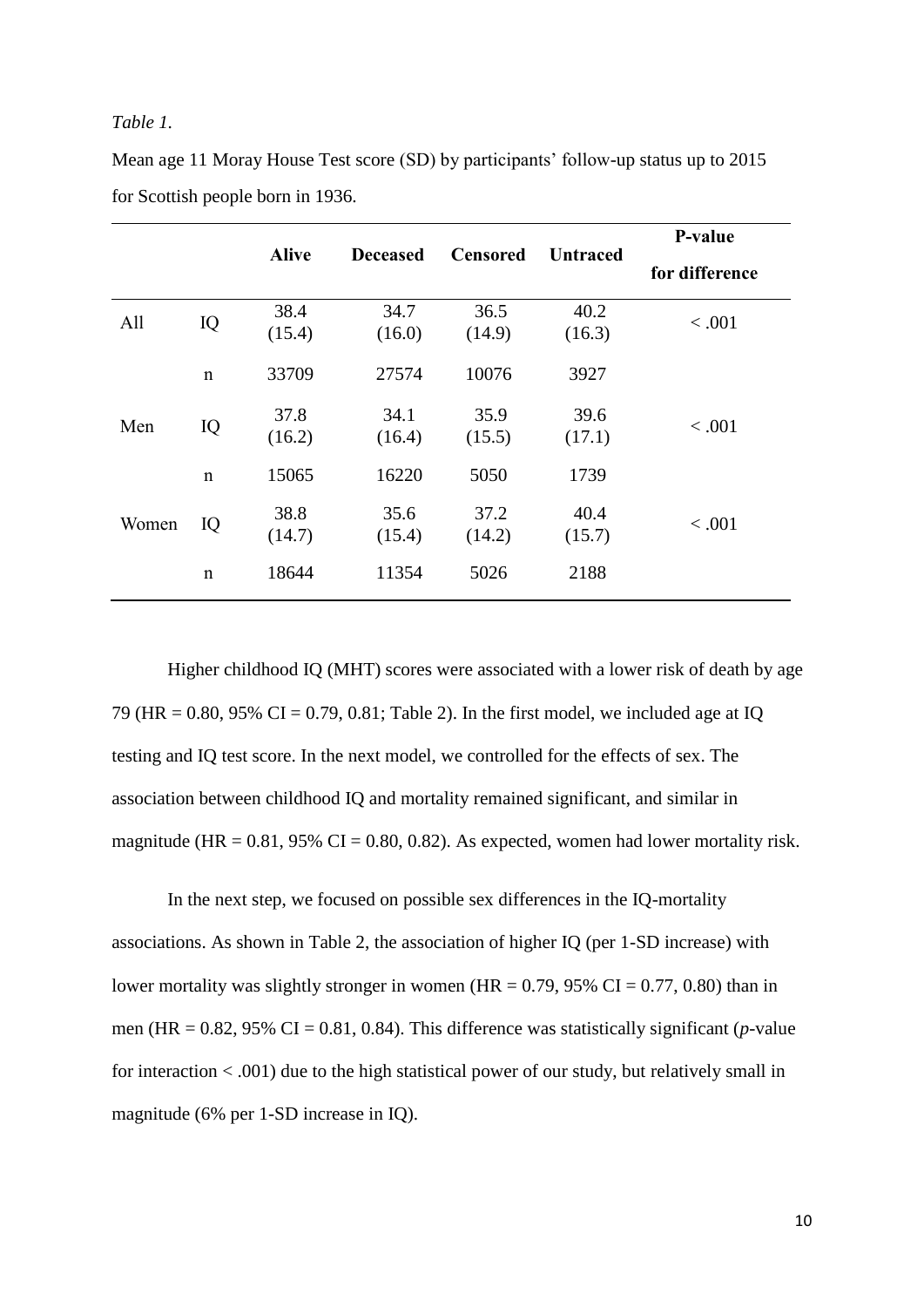# *Table 2.*

Hazard Ratios (95% Confidence Intervals) for all-cause mortality risk by age 79 for

|                  | <b>Full sample</b><br>$N = 66616(25460$ deaths) |                  | Men only<br>$N = 33956(15007 \text{ deaths})$ |                  | <b>Women only</b><br>$N = 32,660, (10,453, ^{\circ}$ deaths) |                  |
|------------------|-------------------------------------------------|------------------|-----------------------------------------------|------------------|--------------------------------------------------------------|------------------|
|                  |                                                 |                  |                                               |                  |                                                              |                  |
|                  | HR (95% CI)                                     | $\boldsymbol{P}$ | HR (95% CI)                                   | $\boldsymbol{P}$ | HR (95% CI)                                                  | $\boldsymbol{P}$ |
| Model 1          |                                                 |                  |                                               |                  |                                                              |                  |
| Age              | 1.03(1.02, 1.05)                                | < 0.001          | 1.02(1.01, 1.04)                              | $\leq .01$       | 1.04(1.02, 1.06)                                             | < 0.001          |
| <b>MHT IQ</b>    | 0.80(0.79, 0.81)                                | < 0.001          | 0.82(0.81, 0.83)                              | < 0.001          | 0.79(0.77, 0.80)                                             | < 0.001          |
| Model 2          |                                                 |                  |                                               |                  |                                                              |                  |
| Age              | 1.03(1.02, 1.04)                                | < 0.001          |                                               |                  |                                                              |                  |
| Sex <sup>*</sup> | 0.66(0.64, 0.68)                                | < 0.001          |                                               |                  |                                                              |                  |
| <b>MHT IQ</b>    | 0.81(0.80, 0.82)                                | < 0.001          |                                               |                  |                                                              |                  |
| Model 3          |                                                 |                  |                                               |                  |                                                              |                  |
| Age              | 1.03(1.02, 1.04)                                | < 0.001          |                                               |                  |                                                              |                  |
| $Sex^*$          | 0.65(0.64, 0.67)                                | < 0.001          |                                               |                  |                                                              |                  |
| <b>MHT IQ</b>    | 0.83(0.81, 0.84)                                | < 0.001          |                                               |                  |                                                              |                  |
| MHT IQ x Sex*    | 0.95(0.92, 0.97)                                | < 0.001          |                                               |                  |                                                              |                  |

Moray House Test (MHT) IQ scores at age 11 years for Scottish people born in 1936.

*Note.* Age = Age (days) at SMS1947. HRs for continuous variables are given per 1SD increase. \*Reference = Male.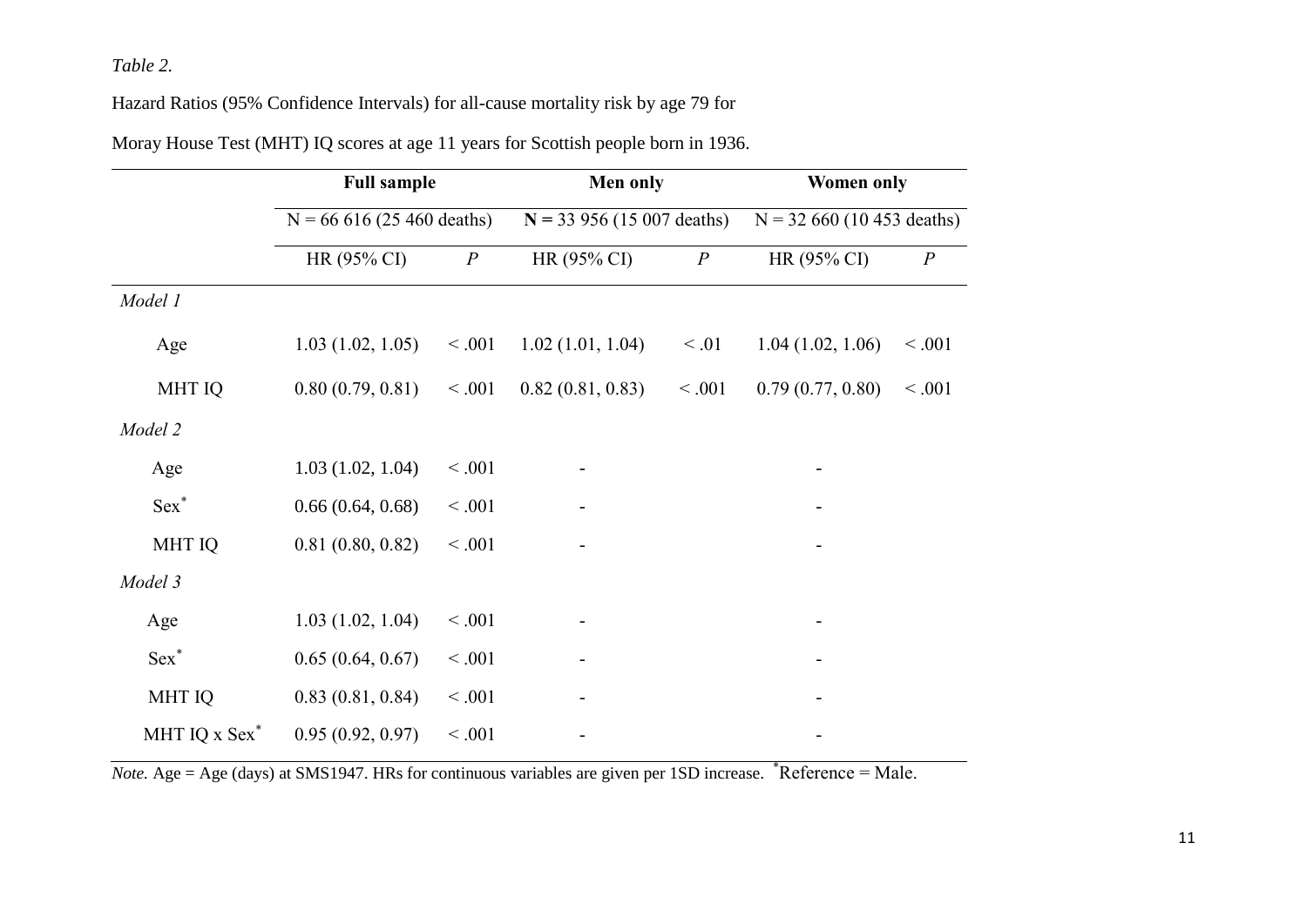To assess whether the observed association between childhood IQ and mortality is graded over the whole range of IQ scores, we first split the sample into IQ quintiles. Survival curves for each of the quintiles are presented in Figure 2, and suggest a graded decrease in risk as IQ category increases. To assess if this is true for both men and women, we categorised the MHT scores into deciles, and ran the same proportional hazard models as before, but with the categorised MHT scores as a predictor, in men and women separately. As shown in Table 3 and Figure 2, there was a graded association between IQ and mortality in both men and women, and the effect was slightly stronger in women across the whole range of IQ. In men, the hazard ratio for the lowest decile was twice that for the highest, with an even stronger result in women.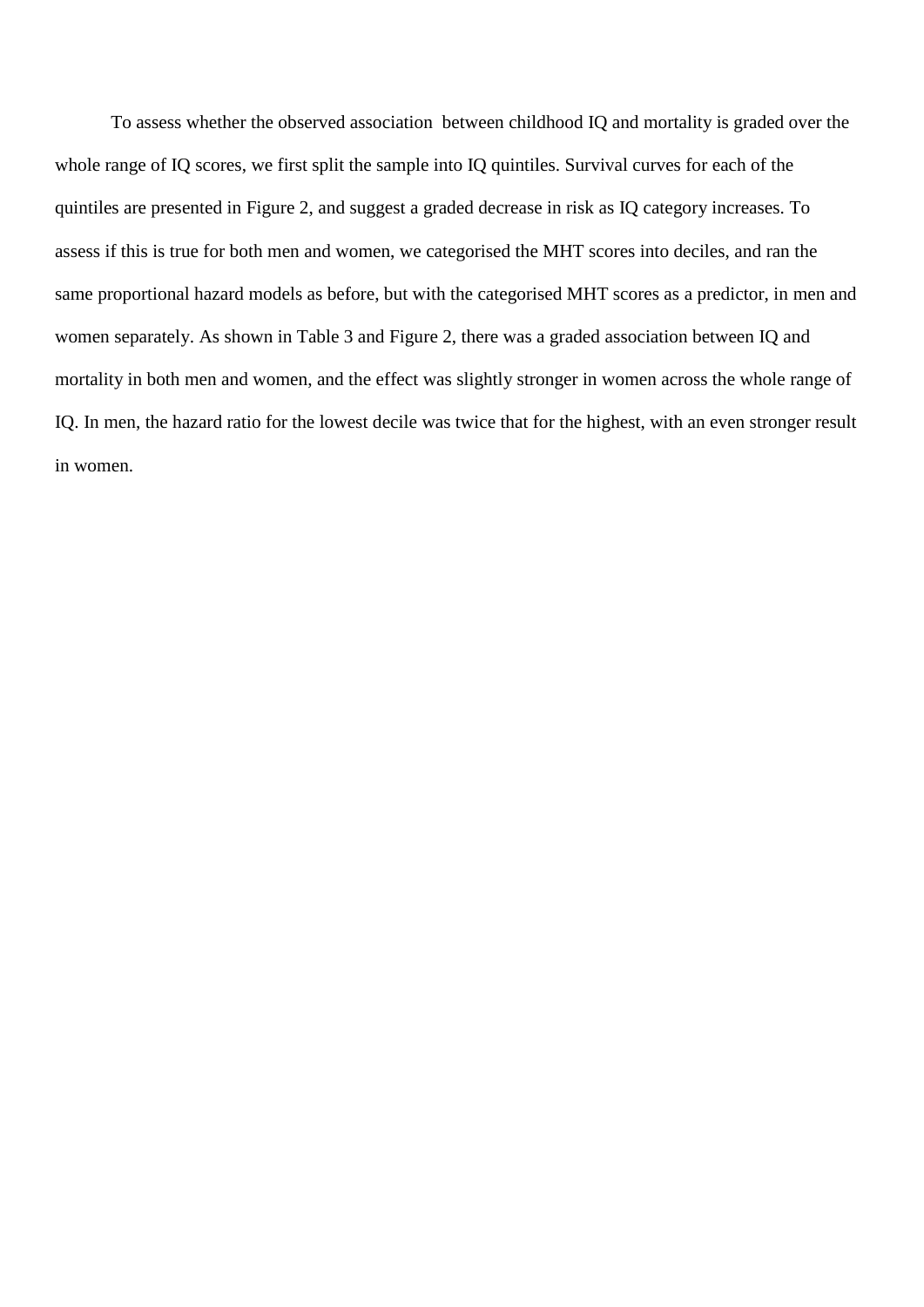

# *Figure 2.*

Survival curves for each of the Moray House Test IQ score quintiles for Scottish people born in 1936. *Note.* The MHT score was residualised on age at the time of testing.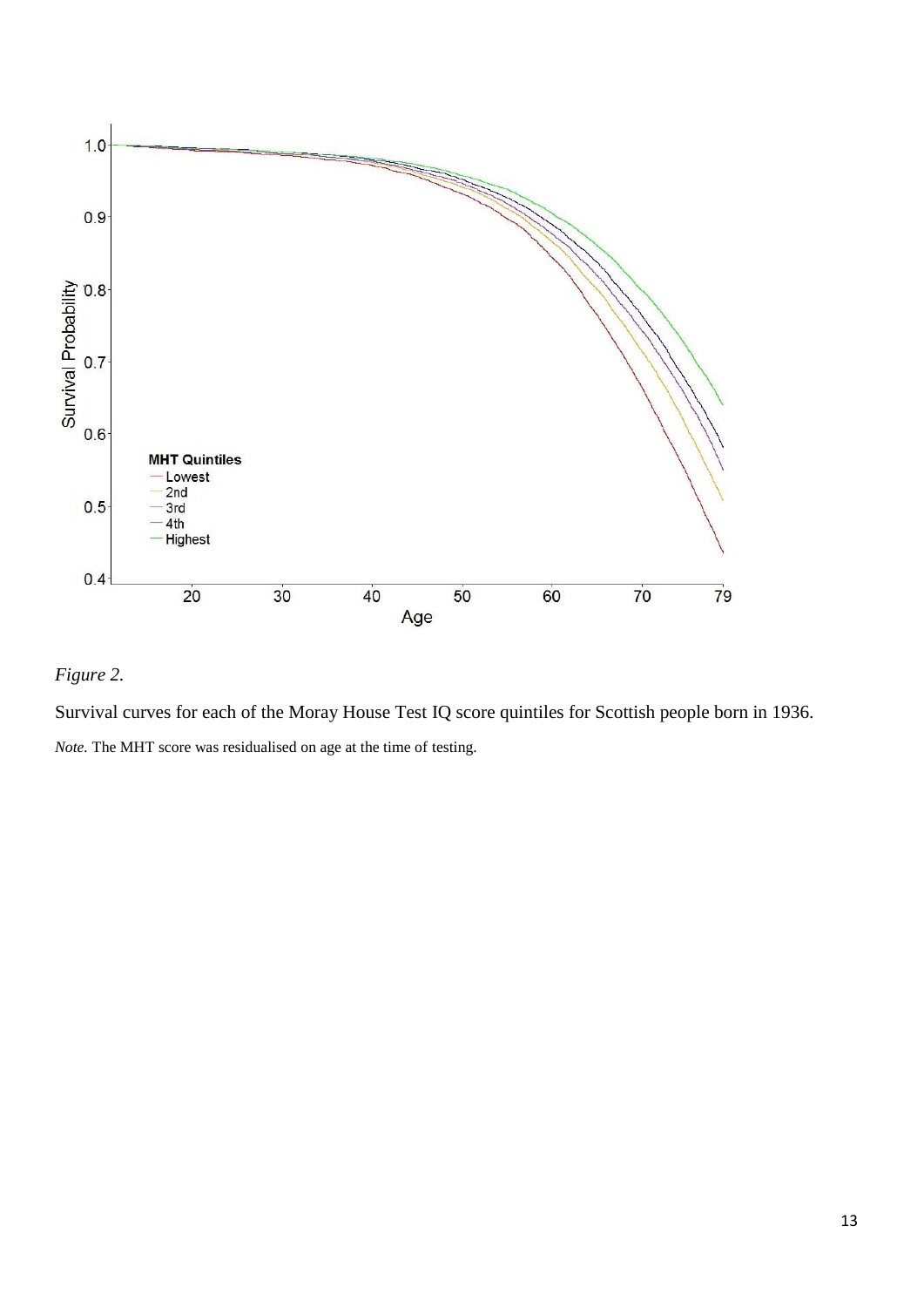# *Table 3.*

Hazard Ratios (95% Confidence Intervals) for all-cause mortality risk for each of the Moray House Test IQ score deciles for Scottish men and women born in 1936.

|                  |             | Women                  |             |        |                        |
|------------------|-------------|------------------------|-------------|--------|------------------------|
| IQ Decile        | N<br>Deaths | $HR(95\% \text{ Cls})$ | $\mathbf N$ | Deaths | $HR(95\% \text{ Cls})$ |
| $1st$ (lowest)   | 4260 2356   | 1 (reference)          | 2743        | 1258   | 1 (reference)          |
| 2 <sub>nd</sub>  | 3643 1916   | 0.93(0.88, 0.99)       | 3203        | 1310   | 0.87(0.81, 0.94)       |
| 3 <sup>rd</sup>  | 3157 1556   | 0.86(0.80, 0.91)       | 3102        | 1093   | 0.73(0.67, 0.79)       |
| 4 <sup>th</sup>  | 3319 1566   | 0.82(0.77, 0.88)       | 3294        | 1137   | 0.72(0.66, 0.78)       |
| 5 <sup>th</sup>  | 3848 1671   | 0.74(0.70, 0.79)       | 4044        | 1302   | 0.66(0.61, 0.71)       |
| 6 <sup>th</sup>  | 3275 1375   | 0.72(0.68, 0.77)       | 3519        | 1054   | 0.60(0.56, 0.66)       |
| 7 <sup>th</sup>  | 3242 1323   | 0.69(0.64, 0.74)       | 3542        | 1021   | 0.57(0.53, 0.62)       |
| $R^{th}$         | 2979 1139   | 0.64(0.59, 0.68)       | 3027        | 839    | 0.55(0.50, 0.60)       |
| <b>9th</b>       | 2878 1044   | 0.58(0.54, 0.63)       | 3022        | 731    | 0.47(0.43, 0.52)       |
| 10 <sup>th</sup> | 3355 1061   | 0.50(0.47, 0.54)       | 3164        | 708    | 0.41(0.38, 0.45)       |

*Note.* All models control for age in days at SMS1947.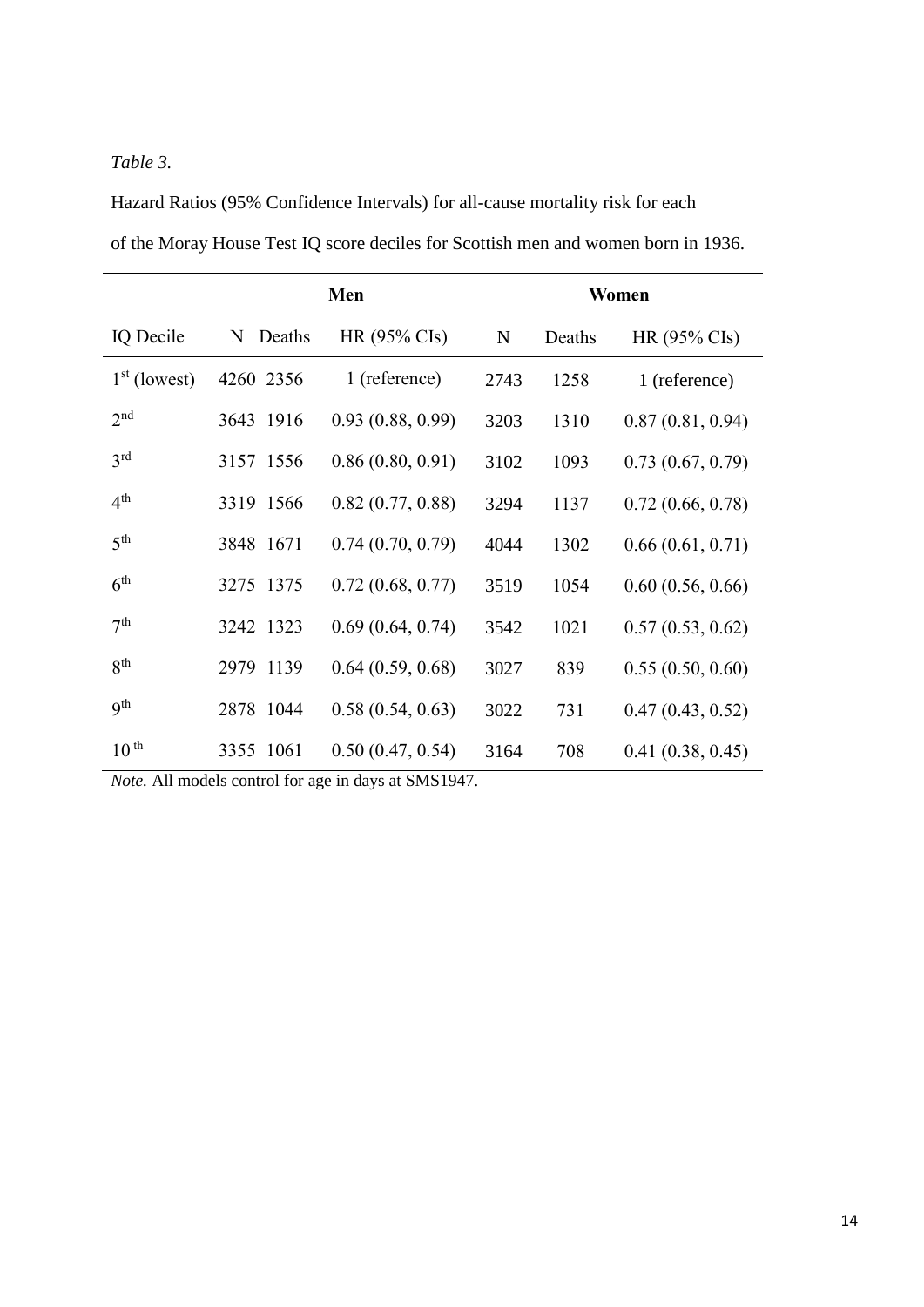

# *Figure 3*

Survival hazard ratios with 95% Confidence Intervals for Scottish men and women for each of the Moray House Test IQ score deciles. Ref = reference category (lowest decile).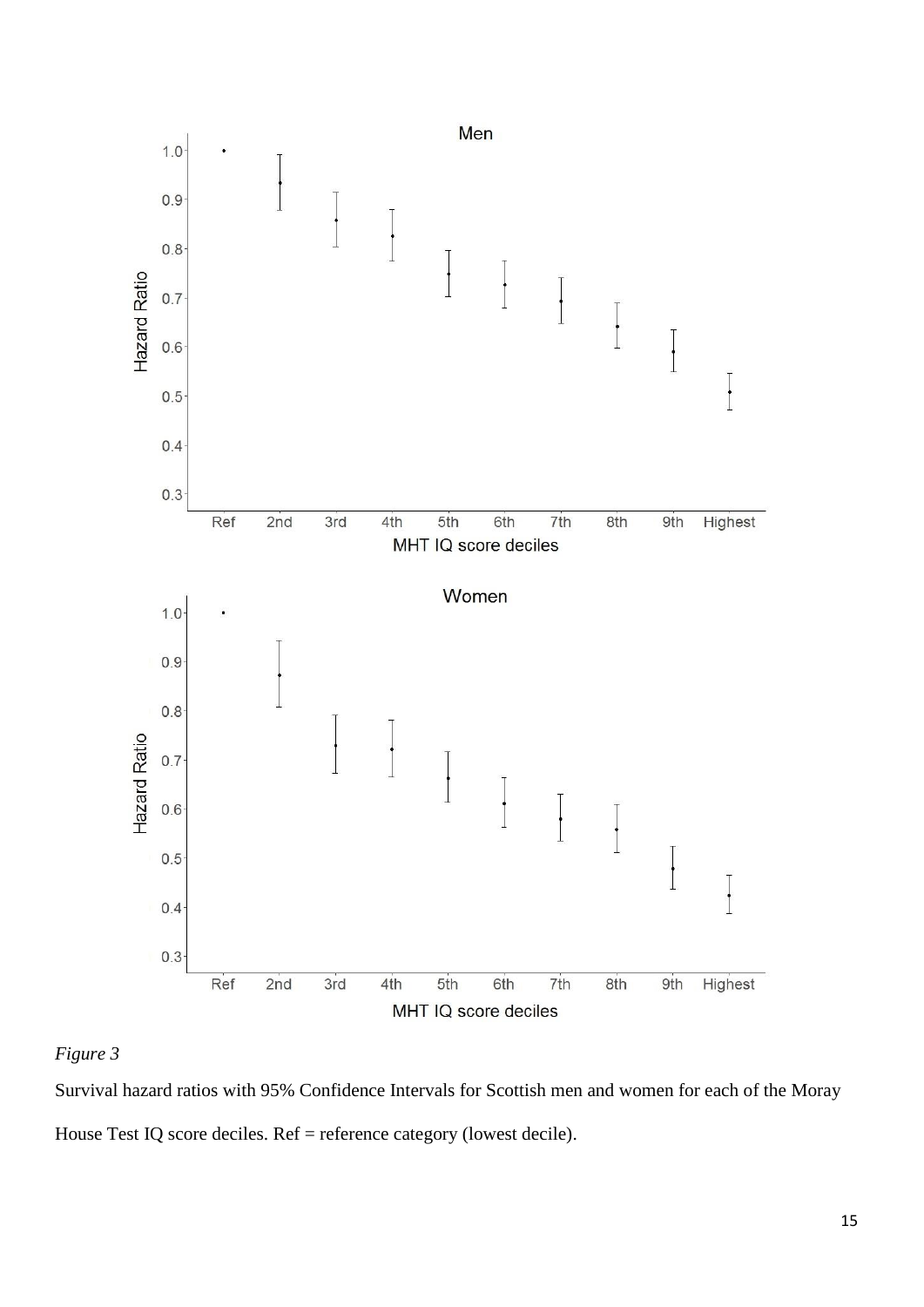We tested whether the association between IQ and mortality varied depending on age at death. We found that, adjusting for sex, the effect of IQ was slightly stronger in participants who died when they were 65 and younger (HR =  $0.76$ , 95% CI =  $0.74$ , 0.77) than in those participants who died when they were over 65 years old (HR =  $0.79$ , 95% CI =  $0.78$ , 0.80). The effect was similar for men and women who died before and including age 65 (HR =  $0.78$  and HR =  $0.75$ , respectively), as well as for men and women who died when they were older than 65 ( $HR = 0.81$  and 0.78, respectively). Although they were small in magnitude, they were all significantly different (all *p*s < .01). We based the initial cutoff score of 65 on a previously published study for comparison (Hart et al., 2005).

In addition, survival curves offer a more detailed picture of differing survival rates for different IQ quintiles over the continuous follow-up time (Figure 3). Namely, participants who scored within the lowest quintile at the age 11 IQ test had under 70% survival probability at age 70, versus 80% survival probability of those who scored in the top IQ quintile. This difference is even more prominent at age 79, where lowest IQ quintile had about 45% chance of survival, versus 65% for those in the top IQ quintile (Figure 2). This analysis is presented for men and women taken together, and shows a similar graded effect of the IQ as presented in Figure 3 for men and women separately.

We ran an additional sensitivity analysis. We excluded those participants who scored zero on the MHT ( $n = 619$ ; 377 deceased) because this score could represent an irregularity, rather than a true measure of ability. We ran the baseline model again, with childhood MHT score and age as predictors, and all-cause mortality as an outcome. This did not change the result (HR=  $0.80$ ,  $95\%$  CI =  $0.79$ ,  $0.81$ ).

#### **Discussion**

The association between higher childhood intelligence and a reduced risk of all-cause mortality has already been well demonstrated. However, none of the previous studies has been able to examine this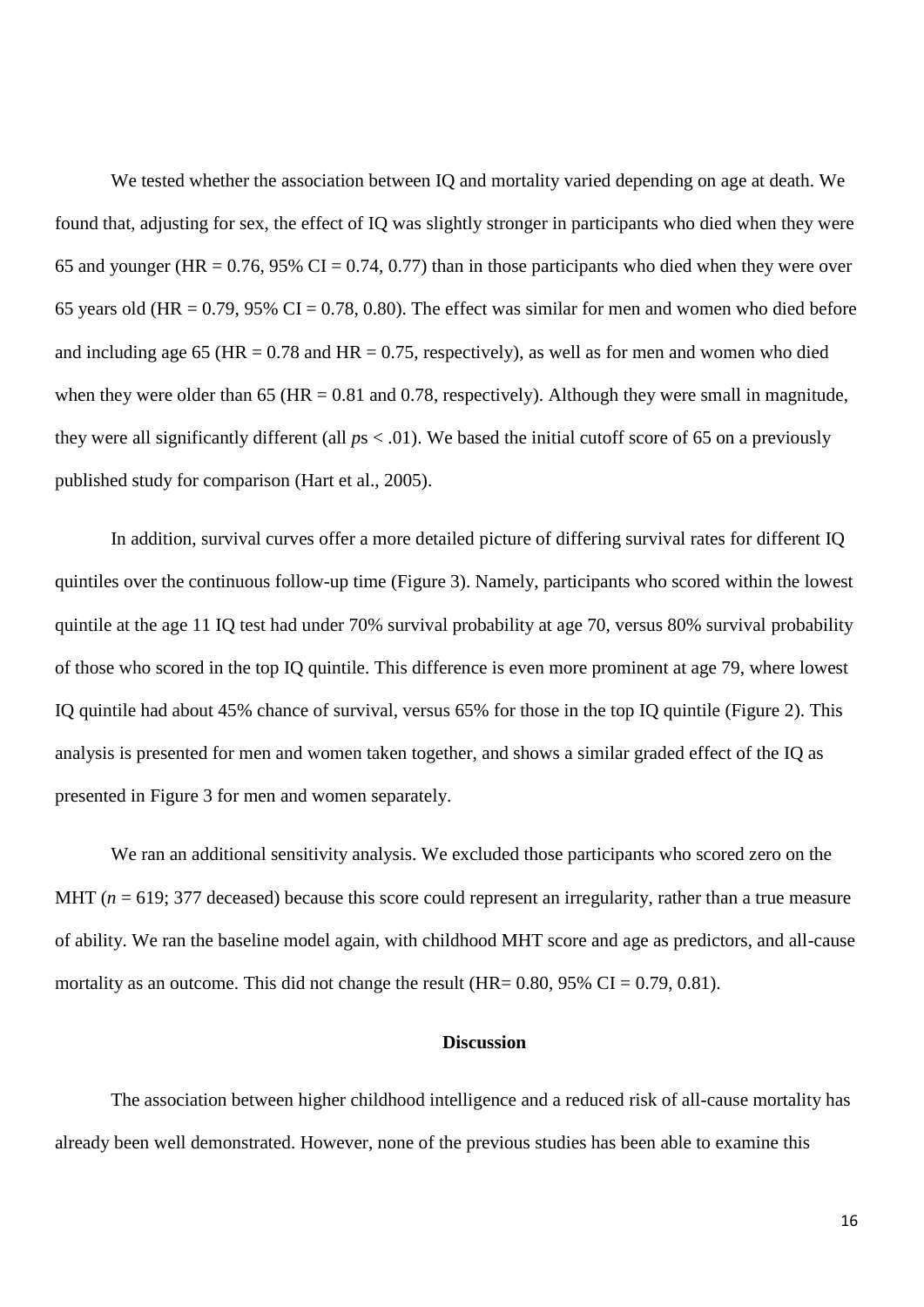association in a near-entire population of both men and women, with a large number of deaths across the whole spectrum of intelligence, and at different ages of death. Our near-entire population sample allowed us to: a) examine whether the result would replicate without a selection bias; b) compare the effect in men and women; c) test whether the association between intelligence and survival is graded across the whole range of IQ; and d) test whether the protective effect of intelligence on mortality differs across different ages of death. Our results suggest that higher childhood intelligence is linked to a higher probability of survival at age 79 in an near-entire year-of-birth cohort. Furthermore, the association between higher IQ and lower mortality risk was overall slightly stronger in women than in men, and in those who died before age 65. Finally, an advantage in each of the IQ quintiles and deciles was associated with an increased hazard ratio for all-cause mortality, i.e. the association between childhood intelligence and mortality across almost 70 years of follow-up is mostly graded.

Our finding that higher childhood IQ is associated with a lower risk of death is in line with those previously reported in a meta-analysis (Calvin et al., 2011). Whereas the overall meta analytic effect size  $(HR = 0.75)$  was slightly stronger than ours  $(HR = 0.80)$ , this may be due to differences in age at intelligence testing and the length of the follow-up period; some studies tested intelligence in young adulthood, and follow-up periods vary. Our effect size is very similar to the meta analytic effect of studies in which IQ was tested between 7 and 12 years ( $HR = 0.79$ ). Similarly, when only studies with longer follow-up times were included in the meta analysis, the effect size was identical to ours (HR=0.80) (Calvin et al., 2011).

It is important to understand the reasons for the childhood IQ-mortality association, but such accounts must be based on a robust empirical foundation. At a time of 'replication crisis' in psychology, we think that the present report—involving a nearly whole population—provides a secure foundation for the childhood IQ-mortality association. Therefore, there is a solid basis from which to ask why these relationships came about.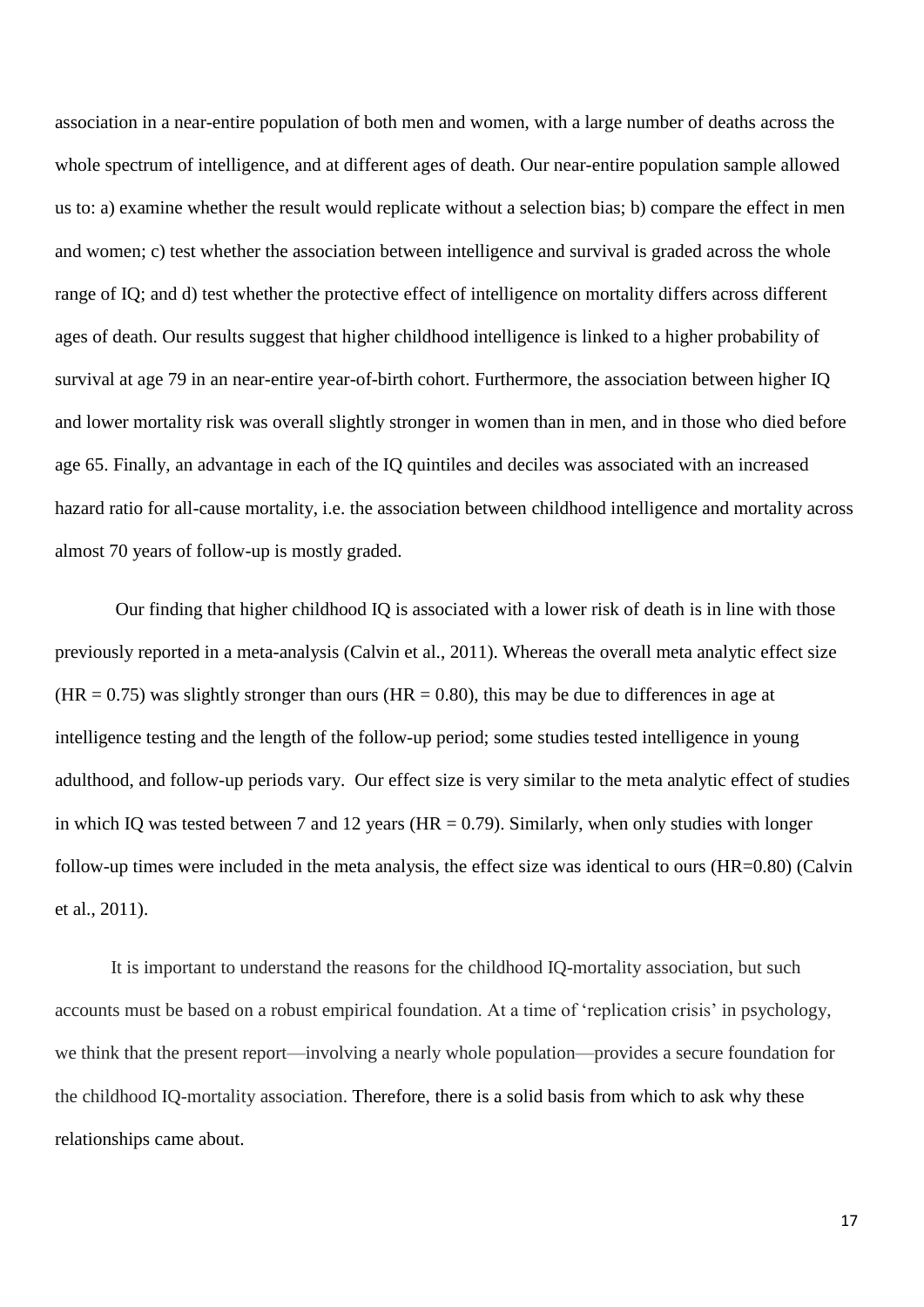#### **Possible mechanisms of the IQ-survival association**

A number of models have been proposed to explain (parts of) the association between higher childhood intelligence and reduced mortality risk, as we have enumerated and discussed previously (Deary, 2012; Deary et al., 2010; Whalley & Deary, 2001). For one, higher intelligence has been consistently linked to a variety of health behaviours (Gottfredson & Deary, 2004). For example, higher intelligence has been linked with less cigarette smoking (Batty, Deary, Schoon, & Gale, 2007b; Taylor et al., 2003), less excessive alcohol consumption (Batty, Deary, & Macintyre, 2007), as well as healthier dietary choices and higher levels of physical exercise (Batty, Deary, Schoon, & Gale, 2007a). Some of our current findings could be explained by this mechanism, namely, the differing strength of the association for deaths that occur before and after age 65. One previous study suggested that intelligence may only be associated with early deaths, but not death later in life (Hart et al., 2005), and our results suggest that, whereas the inverse IQ-mortality association may be slightly stronger at younger ages, it is still significant in older age. The slightly stronger association of IQ with earlier deaths might reflect that earlier deaths are more preventable, and possibly associated more strongly with health behaviours that are also associated with intelligence.

Another often discussed mechanism of the IQ-mortality association is the effect of SES, through material advantages rather than health behaviours. With respect to childhood measures, there is good evidence that parental socioeconomic circumstance does not confound the relationship between IQ and mortality (Kilgour, Starr, & Whalley, 2010). However, adjusting for adult SES can attenuate the effects of IQ by up to 30%, suggesting some possible mediation of the IQ-mortality association by SES (Calvin et al., 2011; Kilgour et al., 2010); but it should be noted that childhood IQ also influences adult SES, including education, and social mobility across the life course (Deary et al., 2005).

There could be other factors that influence the association between intelligence and mortality. One possibility is that personality traits act in synergy with intelligence, moderating its association with mortality. Speculatively, this could be an explanation of the small differences between the effect sizes in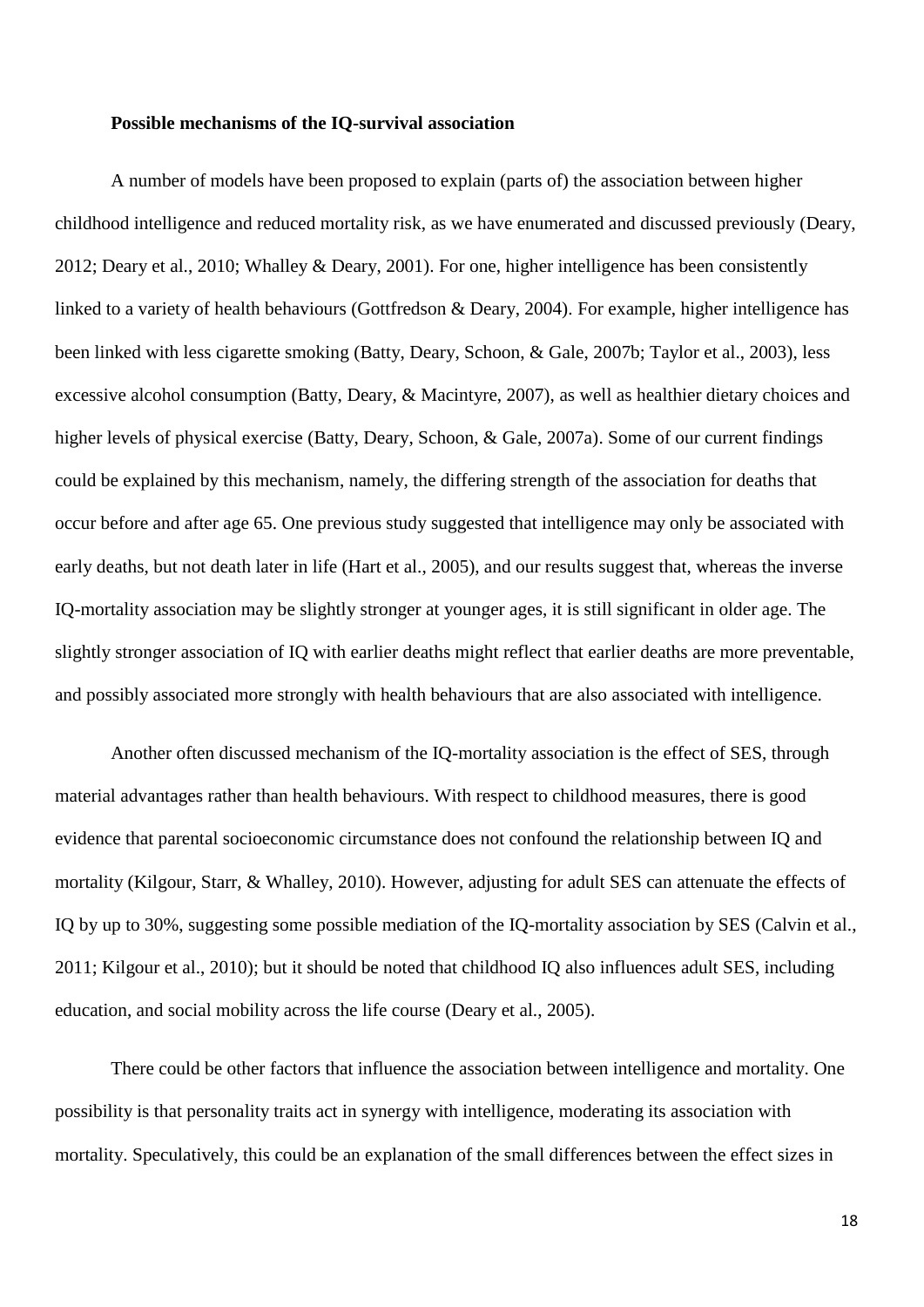men and in women observed in the present study. Women on average score higher on conscientiousness (Schmitt, Realo, Voracek, & Allik, 2008), a personality trait strongly implicated in better health outcomes, including mortality (Deary et al., 2010; Jokela et al., 2013; Kern & Friedman, 2008). It is possible that higher IQ enhances beneficial effects of higher concientiousness, forming a particularly good basis for better compliance to health advice and overall increased health behaviours (Bogg & Roberts, 2004; Deary et al., 2010). Since women on average also score higher on the personality trait neuroticism (Schmitt et al., 2008), which has been shown to, in certain cases, have beneficial health effects when interacting with high conscientiousness (Turiano, Mroczek, Moynihan, & Chapman, 2013), it is possible that this configuration of personality traits may further increase the protective effect of intelligence. Furthermore, the interaction between high neuroticism and low intelligence has been shown to be a stronger predictor of mortality than either of the traits alone (Weiss, Gale, Batty, & Deary, 2009). Future studies should further investigate whether different combinations of personality traits interact with IQ in relation to different health behaviours and mortality.

Another possible explanation of the IQ-mortality association that has been put forward is the system-integrity hypothesis (Deary, 2010; Deary, 2012; Whalley & Deary, 2001). This is a notion that higher scores on a cognitive ability test reflect not only more efficient thought processes as a reflection of a biologically more efficient brain, but also body more generally. It is suggested that a 'better put together body' exhibits more adaptive reactions to environmental demands, leading to both higher cognitive ability and survival (Deary, 2012). There is substantial evidence that low level physiological measures such as processing speed are a fundamental part of general intelligence (Sheppard & Vernon, 2008), and one that is not influenced by environmental factors such as education (Ritchie, Bates, Der, Starr, & Deary, 2013). Indeed, processing speed (reaction time) accounts for much of the intelligence-mortality association (Deary & Der, 2005), although Deary (2012) suggested that some less cognitive indicator of system integrity would provide a better test of the hypothesis.

19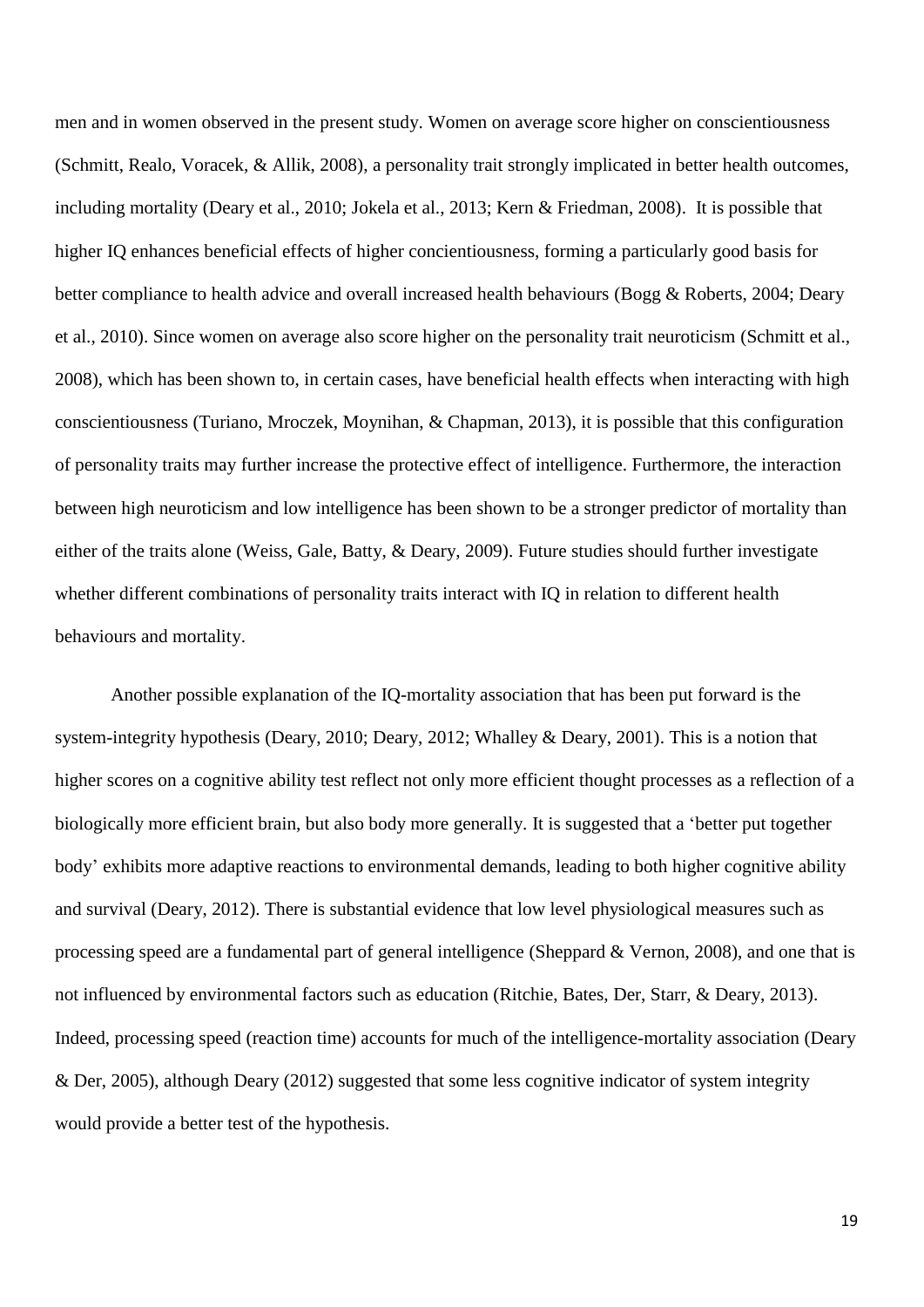In addition to physiological measures as markers of successful functioning of various bodily systems, genetic makeup is a testable candidate that might constitute a foundational aspect of a 'better put together body' (Deary, 2012). Similarly to the system integrity hypothesis, Arden, Gottfredson and Miller (2009) proposed the existence of a "fitness factor", an index of overall genetic quality that is related to reproductive success and survival. The authors suggested that such a factor could explain part of the association between intelligence and mortality. More recent studies have provided evidence in support for this hypothesis, both from behavioural and molecular genetics angles. For example, a recent study demonstrated that cognitive functions like verbal-numerical reasoning, reaction time, and memory have shared genetic aetiology with adverse health outcomes including BMI, vascular-metabolic diseases and neuropsychiatric diseases (Hagenaars et al., 2016). Such shared genetic aetiology between cognitive ability and risk factors for mortality could explain part of the IQ-mortality associations. Another recent study utilising three large samples of twins estimated that the genetic contribution to the link between intelligence and mortality could be as high as 85-95% (Arden et al., 2015).

These potential explanations are not mutually exclusive, as emphasised in Whalley & Deary (2001). One of the biggest challenges researchers are presented with is to design a study and collect a dataset that would allow for direct tests of these causal models. One step in the right direction is a recent study by Belsky and colleagues (Belsky et al., 2016), that shows that children with polygenic risk profiles for higher educational attainment were not healthier than those with lower polygenic profiles for education, but had higher cognitive and non-cognitive skills and social mobility. Another GWAS-based study showed that polygenic profiles for higher educational attainment are indeed related to mortality (Marioni et al., 2016). Having genetically informative samples that also contain a breadth of phenotypical data, and a large follow-up time could be key to answering some of the questions posited above. Another possibility is that a quasi-experimental educational reform, such as that described by Brinch and Galloway (Brinch  $\&$ Galloway, 2012), could be shown to have effects on mortality that are mediated by its IQ-improving effect (see also Lager, Seblova, Falkstedt, & Lövdén, 2016).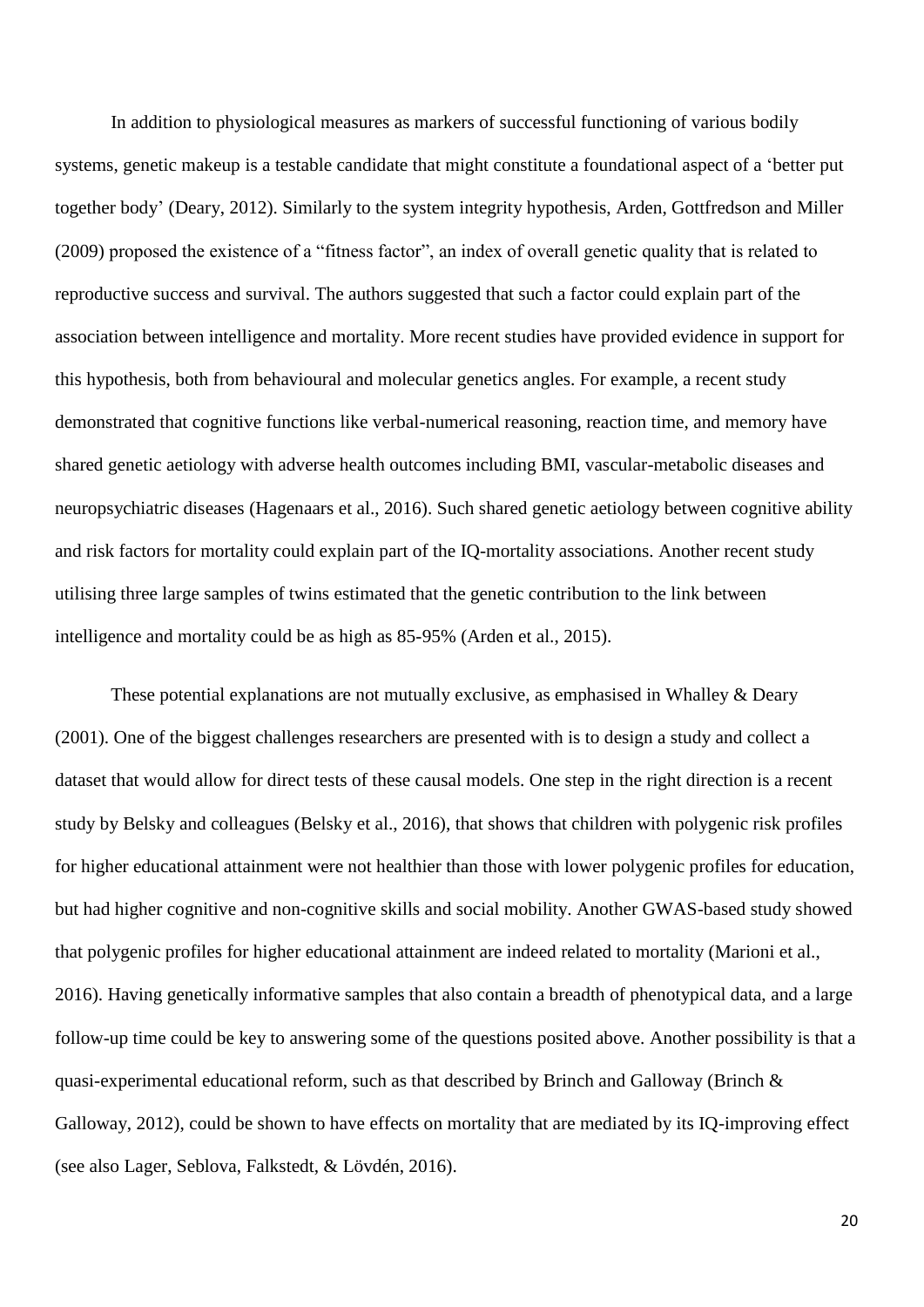#### **Strengths and limitations**

The biggest strength of our study is the fact that it has been conducted on a near-entire year-of-birth cohort, therefore containing approximately equal numbers of men and women, a large number of deaths across the whole range of intelligence and ages of death, and almost no selection bias.

The present study also has limitations. The group that is lost to follow-up due to emigration to a foreign country has a higher average IQ than any of the other groups in the sample, likely due to gaining higher qualifications and seeking better employment opportunities elsewhere (Maxwell, 1969). Still, this group comprises a small fraction of our total sample, and does not affect the overall distribution of IQ scores in the sample. Another limitation of the current study is that we were not able to differentiate between causes of death. For example, it is possible that the stronger protective effect of IQ in younger age is driven by earlier deaths being caused by unintentional injury, such as road traffic or industrial accidents (Batty, Gale, et al., 2009), or suicide (Batty et al., 2010). This would shed additional light on potential mechanism of the associations. Future studies should investigate associations between intelligence and cause-specific mortality on large samples with long follow-up times. Finally, we note that our data are country and year-of-birth specific, and it cannot be assumed that the results will generalise to other geographical settings and birth-year cohorts, although there are suggestions of similar IQ-mortality associations across these variables too (Calvin et al., 2011).

In conclusion, intelligence is a significant predictor of death in both men and women, especially in younger age. We conclude this from an unusually-definitive study with near-complete tracing of a nearentire year-of-birth population, and with a follow-up period of 68 years.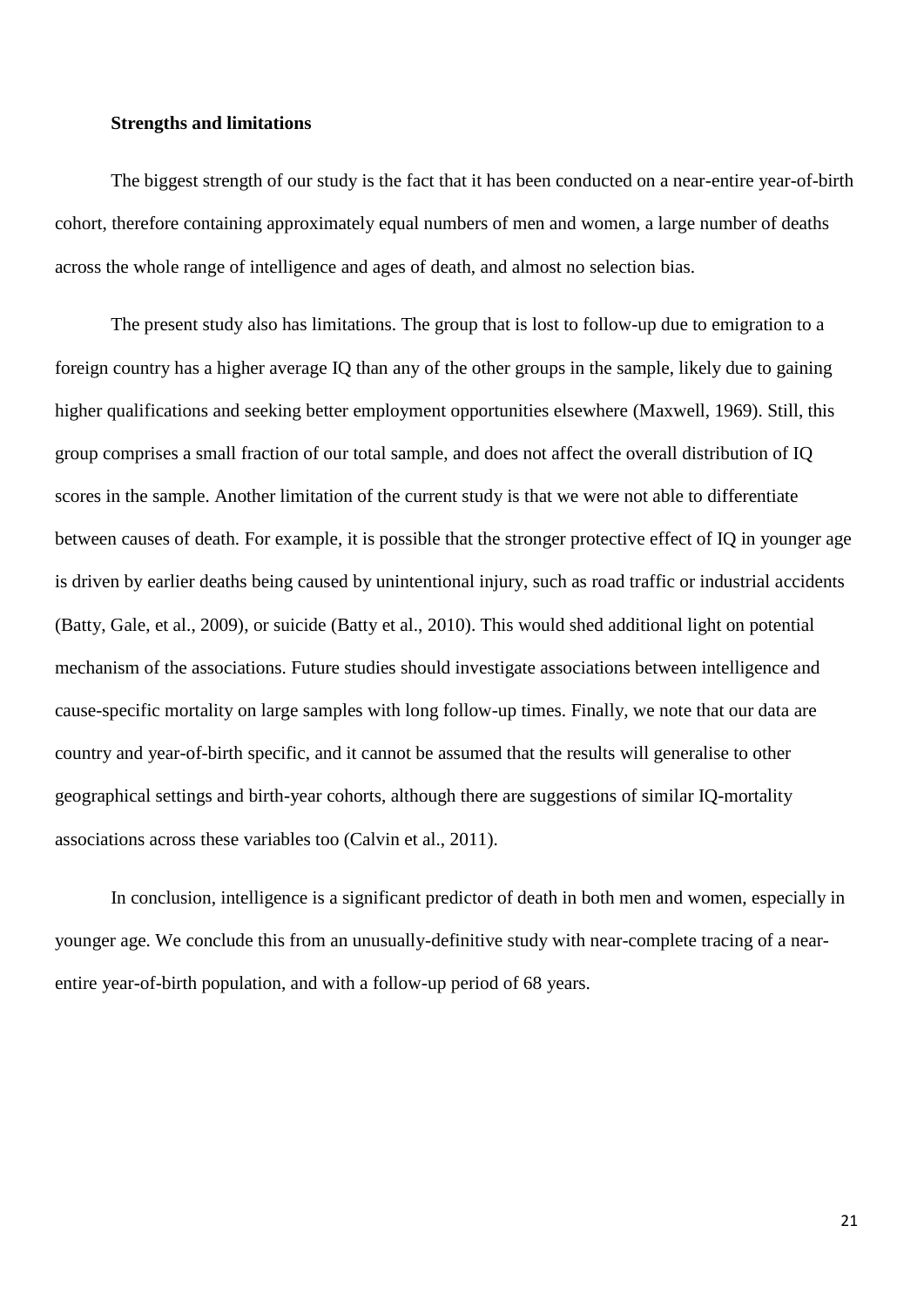## **Acknowledgements**

This work was supported by a UK cross council Lifelong Health and Wellbeing Initiative [grant number MRCG1001401], which includes a research fellowship for IČ and CMC and research associate position for CEB, and for which IJD is the principal investigator. IČ, CMC, CEB, GDB and IJD are members of The University of Edinburgh Centre for Cognitive Ageing and Cognitive Epidemiology, part of the cross council Lifelong Health and Wellbeing Initiative [grant number MR/K026992/1]. Funding from the Biotechnology and Biological Sciences Research Council (BBSRC) and Medical Research Council (MRC) is gratefully acknowledged.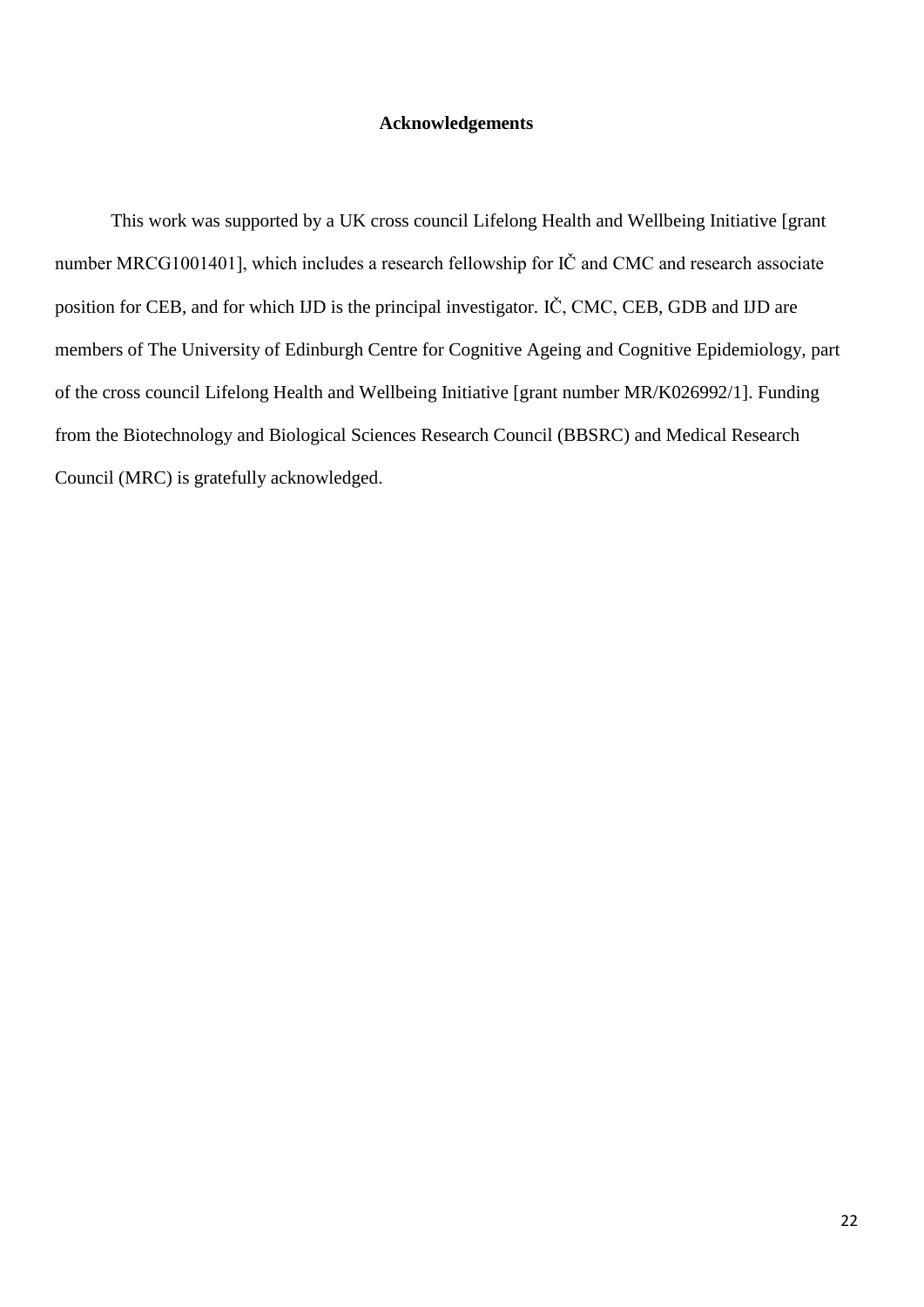#### References

- Arden, R., Gottfredson, L. S., & Miller, G. (2009). Does a fitness factor contribute to the association between intelligence and health outcomes? Evidence from medical abnormality counts among 3654 US Veterans. *Intelligence, 37*(6), 581–591.
- Arden, R., Luciano, M., Deary, I. J., Reynolds, C. A., Pedersen, N. L., Plassman, B. L., . . . Visscher, P. M. (2015). The association between intelligence and lifespan is mostly genetic. *International Journal of Epidemiology*.
- Batty, G. D., Deary, I. J., & Macintyre, S. (2007). Childhood IQ in relation to risk factors for premature mortality in middle-aged persons: the Aberdeen Children of the 1950s study. *Journal of Epidemiology and Community Health, 61*(3), 241-247.
- Batty, G. D., Deary, I. J., Schoon, I., & Gale, C. R. (2007a). Childhood mental ability in relation to food intake and physical activity in adulthood: The 1970 British Cohort Study. *Pediatrics, 119*, e38–e45.
- Batty, G. D., Deary, I. J., Schoon, I., & Gale, C. R. (2007b). Mental ability across childhood in relation to risk factors for premature mortality in adult life: The 1970 British Cohort Study. *Journal of Epidemiology and Community Health, 61*, 997-1003.
- Batty, G. D., Gale, C. R., Mortensen, L. H., Langenberg, C., Shipley, M. J., & Deary, I. J. (2008). Pre-morbid intelligence, the metabolic syndrome and mortality: the Vietnam Experience Study. *Diabetologia, 51*(3), 436-443.
- Batty, G. D., Gale, C. R., Tynelius, P., Deary, I. J., & Rasmussen, F. (2009). IQ in early adulthood, socioeconomic position, and unintentional injury mortality by middle age: a cohort study of more than 1 million Swedish men. *American journal of epidemiology, 169*(5), 606-615.
- Batty, G. D., Shipley, M. J., Mortensen, L. H., Boyle, S. H., Barefoot, J., Grønbaek, M., . . . Deary, I. J. (2008). IQ in late adolescence/early adulthood, risk factors in middle age and later all-cause mortality in men: the Vietnam Experience Study. *Journal of Epidemiology and Community Health, 62*(6), 522-531.
- Batty, G. D., Wennerstad, K. M., Smith, G. D., Gunnell, D., Deary, I. J., Tynelius, P., & Rasmussen, F. (2009). IQ in early adulthood and mortality by middle age: cohort study of 1 million Swedish men. *Epidemiology, 20*(1), 100-109.
- Batty, G. D., Whitley, E., Deary, I. J., Gale, C. R., Tynelius, P., & Rasmussen, F. (2010). Psychosis alters association between IQ and future risk of attempted suicide: cohort study of 1 109 475 Swedish men. *Bmj, 340*, c2506.
- Belsky, D. W., Moffitt, T. E., Corcoran, D. L., Domingue, B., Harrington, H., Hogan, S., . . . Poulton, R. (2016). The genetics of success: How single-nucleotide polymorphisms associated with educational attainment relate to life-course development. *Psychological science, 27*(7), 957-972.
- Bogg, T., & Roberts, B. W. (2004). Conscientiousness and health-related behaviors: A meta-analysis of the leading behavioral contributors to mortality. *Psychological Bulletin, 130*, 887–919.
- Brett, C. E., & Deary, I. J. (2014). Realising health data linkage from a researcher's perspective: following up the 6- Day Sample of the Scottish Mental Survey 1947. *Longitudinal and Life Course Studies, 5*(3), 283-298.
- Brinch, C. N., & Galloway, T. A. (2012). Schooling in adolescence raises IQ scores. *Proceedings of the National Academy of Sciences, 109*(2), 425-430.
- Calvin, C. M., Deary, I. J., Fenton, C., Roberts, B. A., Der, G., Leckenby, N., & Batty, G. D. (2011). Intelligence in youth and all-cause-mortality: systematic review with meta-analysis. *International Journal of Epidemiology, 40*(3), 626-644.
- Deary, I. J. (2010). Cognitive epidemiology: Its rise, its current issues, and its challenges *Personality and Individual Differences, 49*(4), 337-343.
- Deary, I. J. (2012). Looking for 'system integrity'in cognitive epidemiology. *Gerontology, 58*(6), 545-553.
- Deary, I. J., & Der, G. (2005). Reaction time explains IQ's association with death. *Psychological Science, 16*(1), 64-69.
- Deary, I. J., Gow, A. J., Pattie, A., & Starr, J. M. (2012). Cohort profile: the Lothian Birth Cohorts of 1921 and 1936. *International Journal of Epidemiology, 41*, 1576-1584. doi:10.1093/ije/dyr197
- Deary, I. J., Gow, A. J., Taylor, M. D., Corley, J., Brett, C., Wilson, V., & Starr, J. M. (2007). The Lothian Birth Cohort 1936: a study to examine influences on cognitive ageing from age 11 to age 70 and beyond. *BMC geriatrics, 7*(1), 28-.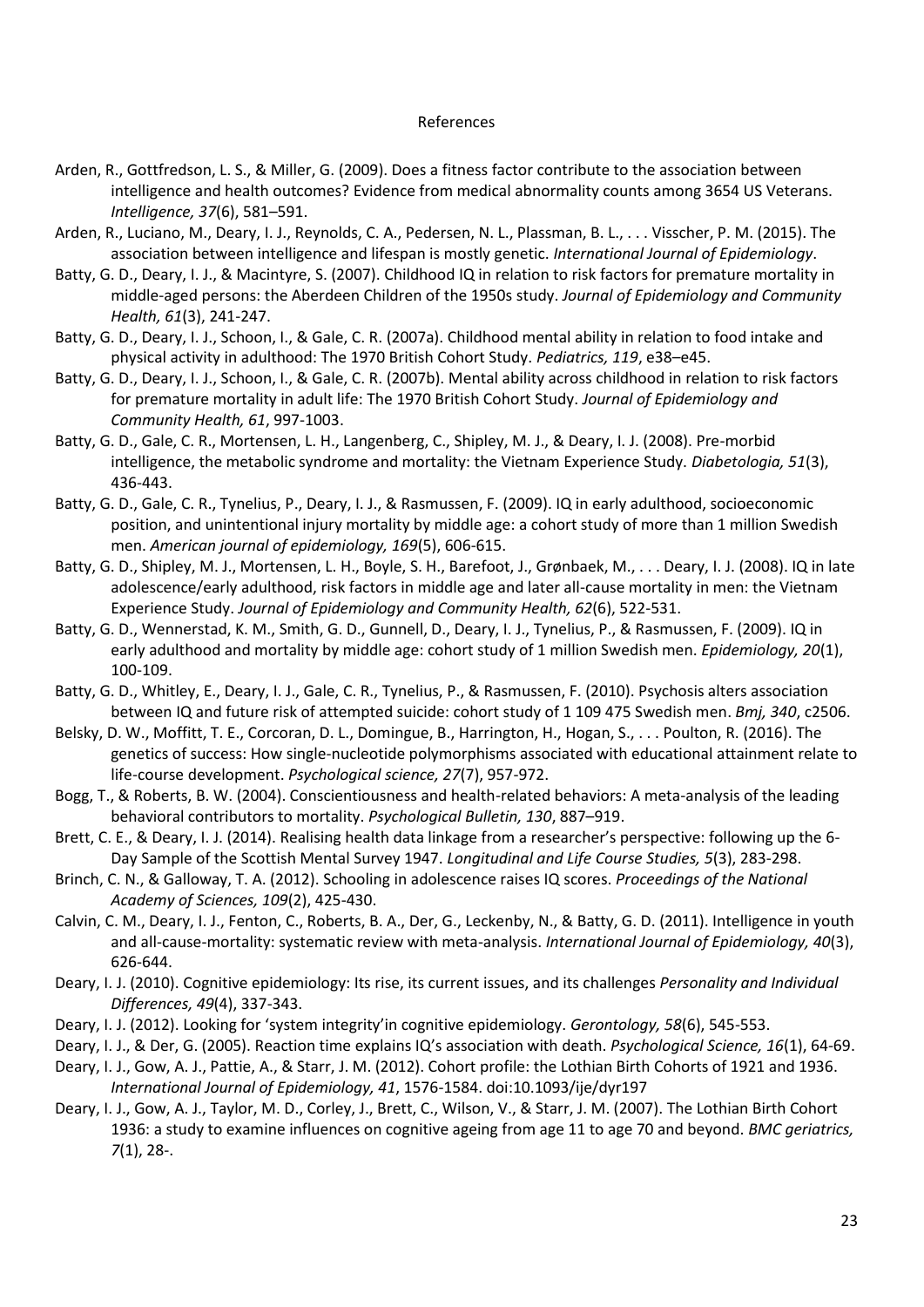- Deary, I. J., Taylor, M. D., Hart, C. L., Wilson, V., Davey Smith, G., Blane, D., & Starr, J. M. (2005). Intergenerational social mobility and mid-life status attainment: Influences of childhood intelligence, childhood social factors, and education. *Intelligence, 33*, 455-472.
- Deary, I. J., Weiss, A., & Batty, G. D. (2010). Intelligence and personality as predictors of illness and death: How researchers in differential psychology and chronic disease epidemiology are collaborating to understand and address health inequalities. *Psychological Science in the Public Interest, 11*, 53-79. doi:10.1177/1529100610387081
- Deary, I. J., Whalley, L. J., Lemmon, H., Crawford, J. R., & Starr, J. M. (2000). The stability of individual differences in mental ability from childhood to old age: follow-up of the 1932 Scottish Mental Survey. *Intelligence, 28*(1), 49-55.
- Deary, I. J., Whalley, L. J., & Starr, J. M. (2009a). *A lifetime of intelligence*. Washington, DC: American Psychological Association.
- Deary, I. J., Whalley, L. J., & Starr, J. M. (2009b). *The Scottish Mental Surveys of 1932 and 1947.* Washington DC: American Psychological Association.
- Deary, I. J., Whiteman, M. C., Starr, J. M., Whalley, L. J., & Fox, H. C. (2004). The impact of childhood intelligence on later life: following up the Scottish mental surveys of 1932 and 1947. *Journal of personality and social psychology, 86*(1), 130.
- Gottfredson, L. S., & Deary, I. J. (2004). Intelligence predicts health and longevity, but why? *Current Directions in Psychological Science, 13*(1), 1-4.
- Gunnell, D., Magnusson, P. K., & Rasmussen, F. (2005). Low intelligence test scores in 18 year old men and risk of suicide: cohort study. *Bmj, 330*(7484), 167-171.
- Hagenaars, S. P., Harris, S. E., Davies, G., Hill, W. D., Liewald, D. C., Ritchie, S. J., . . . Worrall, B. B. (2016). Shared genetic aetiology between cognitive functions and physical and mental health in UK Biobank (N= 112 151) and 24 GWAS consortia. *Molecular psychiatry, 21*(11), 1624-1632.
- Hart, C. L., Taylor, M. D., Smith, G., Whalley, L. J., Starr, J. M., Hole, D. J., . . . Deary, I. J. (2005). Childhood IQ and allcause mortality before and after age 65: Prospective observational study linking the Scottish Mental Survey 1932 and the Midspan studies. *British journal of health psychology, 10*(2), 153-165.
- Hemmingsson, T., Melin, B., Allebeck, P., & Lundberg, I. (2009). Cognitive ability in adolescence and mortality in middle age: a prospective life course study. *Journal of Epidemiology and Community Health, 63*(9), 697-702.
- Jokela, M., Batty, G. D., Nyberg, S. T., Virtanen, M., Nabi, H., Singh-Manoux, A., & Kivimäki, M. (2013). Personality and all-cause mortality: individual-participant meta-analysis of 3,947 deaths in 76,150 adults. *American journal of epidemiology*. doi:10.1093/aje/kwt170
- Kern, M. L., & Friedman, H. S. (2008). Do conscientious individuals live longer? A quantitative review. *Health Psychology, 27*(5), 505.
- Kilgour, A. H., Starr, J. M., & Whalley, L. J. (2010). Associations between childhood intelligence (IQ), adult morbidity and mortality *Maturitas, 65*(2), 98-105.
- Kuh, D., Richards, M., Hardy, R., Butterworth, S., & Wadsworth, M. E. (2004). Childhood cognitive ability and deaths up until middle age: a post-war birth cohort study. *International Journal of Epidemiology, 33*(2), 408-413.
- Lager, A., Bremberg, S., & Vågerö, D. (2009). The association of early IQ and education with mortality: 65 year longitudinal study in Malmö, Sweden. *Bmj, 339*, b5282.
- Lager, A., Seblova, D., Falkstedt, D., & Lövdén, M. (2016). Cognitive and emotional outcomes after prolonged education: a quasi-experiment on 320 182 Swedish boys. *International journal of epidemiology, 0*(0), 1-9.
- Marioni, R. E., Ritchie, S. J., Joshi, P. K., Hagenaars, S. P., Okbay, A., Fischer, K., . . . Amador, C. (2016). Genetic variants linked to education predict longevity. *Proceedings of the National Academy of Sciences, 113*(47), 13366-13371.
- Maxwell, J. (1969). *Sixteen years on*. Edinburgh: Scottish Council for Research in Education.
- R Core Team. (2015). *R: A language and environment for statistical computing.* Vienna, Austria: R Foundation for Statistical Computing.
- Ritchie, S. J., Bates, T. C., Der, G., Starr, J. M., & Deary, I. J. (2013). Education is associated with higher later life IQ scores, but not with faster cognitive processing speed. *Psychology and aging, 28*(2), 515.